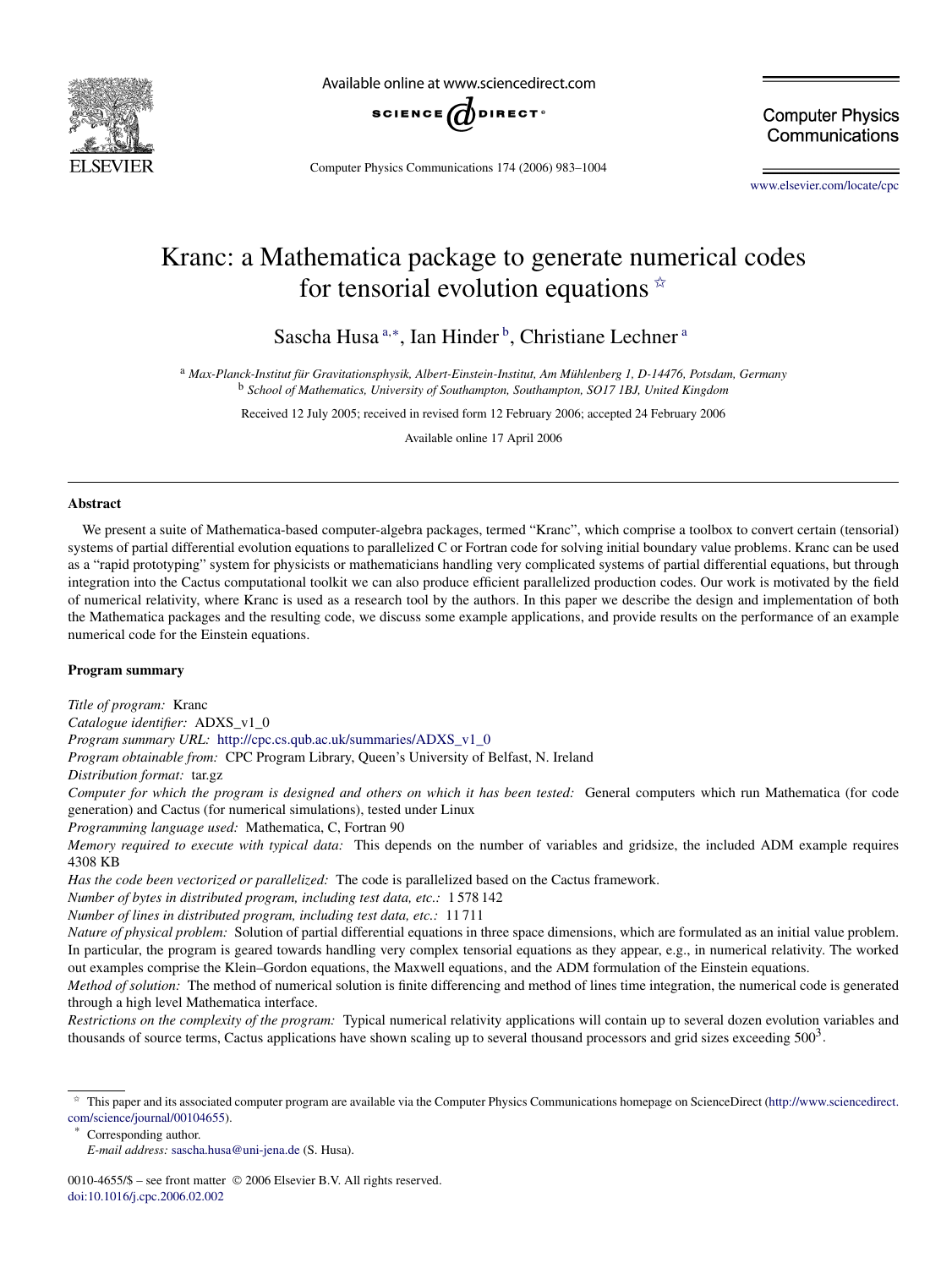*Typical running time:* This depends on the number of variables and the grid size: the included ADM example takes approximately 100 seconds on a 1600 MHz Intel Pentium M processor. *Unusual features of the program:* based on Mathematica and Cactus © 2006 Elsevier B.V. All rights reserved.

#### *PACS:* 04.25.Dm; 2.70.Bf; 2.60.Cb

*Keywords:* Numerical relativity; Computer algebra; Code generation; Partial differential equations; Finite differencing

## **1. Introduction**

The numerical solution of partial differential equations (PDEs) is a common and often quite challenging problem in physics, applied mathematics and other fields. The Kranc software presented here is designed as a tool for initial boundary value problems where the complexity of the PDE systems is a principal problem, and manual coding of equations and general equation-dependent code is too error prone or simply not feasible. Our software is released under the GPL (GNU General Public License), and is available at the URL [http://numrel.aei.mpg.de/Research/Kranc.](http://numrel.aei.mpg.de/Research/Kranc) Currently, Kranc only directly supports the numerical solution of initial boundary value problems with simplistic boundary conditions. Extension to fully user-specified boundary conditions is planned for the future, though it is possible to link the automatically generated code with hand-written code for the boundary treatments, e.g., following standard Cactus examples.

Our work is motivated by the field of numerical relativity, i.e. the numerical solution of the Einstein equations [\[1\].](#page-21-0) An important open research problem is to find an evolution system for the Einstein equations which is well-suited for numerical simulations. The presented software drastically reduces the complexity of the task of comparing different formulations of the Einstein equations; these are complicated nonlinear systems which can have dozens of evolution variables and thousands of source terms.

We aim to address the problems of handling complexity and of dealing with tensorial (or other multi-component) quantities in a transparent way. To this end, we present a suite of Mathematica packages, termed "Kranc", to convert (optionally tensorial) systems of partial differential evolution equations to parallelized C or Fortran code. Our approach is to use Mathematica to perform high level tensor operations and convert the equations into component form. This form is then converted to C or Fortran 90. See Section 2.1 for the rationale behind this choice. For evolution problems in three spatial dimensions performance is critical. The design decisions that we have made (see Sections 2, 3) allow us to automatically generate codes with efficiencies comparable to hand-written code. Kranc provides a simple programming model for code generation. Modifying Kranc to generate more efficient code by—for example—re-arranging loops, is straightforward.

In numerical relativity, the use of computer algebra (CA) methods based on symbolic tensor calculus cannot only save scientists valuable time, but can also help to substantially reduce errors. It can be used not only for manipulating the evolution equations, but also for deriving constraint propagation systems and perturbation formalisms. Having a code-generation system directly compatible with the CA system is obviously desirable. Generally, we feel that our use of CA makes it easier to focus on algorithms, detached from a particular system of equations. Stressing a more abstract point of view is not only mathematically more appealing but also increases flexibility, which benefits scientific productivity.

Our paper is organized as follows: In Section 2 we describe the computational infrastructure that we use. Since our software only targets the issue of complexity of the equation systems and of processing tensorial quantities, we rely on external software to provide a general computer algebra environment and a framework for parallelization. The design of the generated codes is described in Section [3,](#page-4-0) while the design of the Kranc software itself is described in Section [4.](#page-7-0) In Section [5](#page-11-0) we describe the use of Kranc to generate codes for the Klein–Gordon equation, the Maxwell equations, and an evolution system for full general relativity, the Arnowitt–Deser–Misner (ADM) equations. We consider our software both as a "rapid prototyping" system and as a system to create efficient production code, we therefore also include some results on performance.

## **2. Choice of infrastructure, and related design decisions**

#### *2.1. The role of computer algebra*

When designing a numerical code to solve tensorial equations, two principal alternatives come to mind. A first possibility is to implement high-level tensor operations in a language like C++ or Fortran 90 using tensorial operations like contractions which operate on tensor objects. An interesting example of this approach has been implemented by Schnetter [\[2\].](#page-21-0) The second option is to use computer algebra to expand all tensorial expressions into components, and then use only standard arithmetics in the numerical code. Both approaches have their advantages. While the first approach avoids mixing of technologies, the second approach uses specialized technologies to deal with parts of the problem. For previous work on generating code from high-level problem descriptions see also Refs. [\[3–8\].](#page-21-0)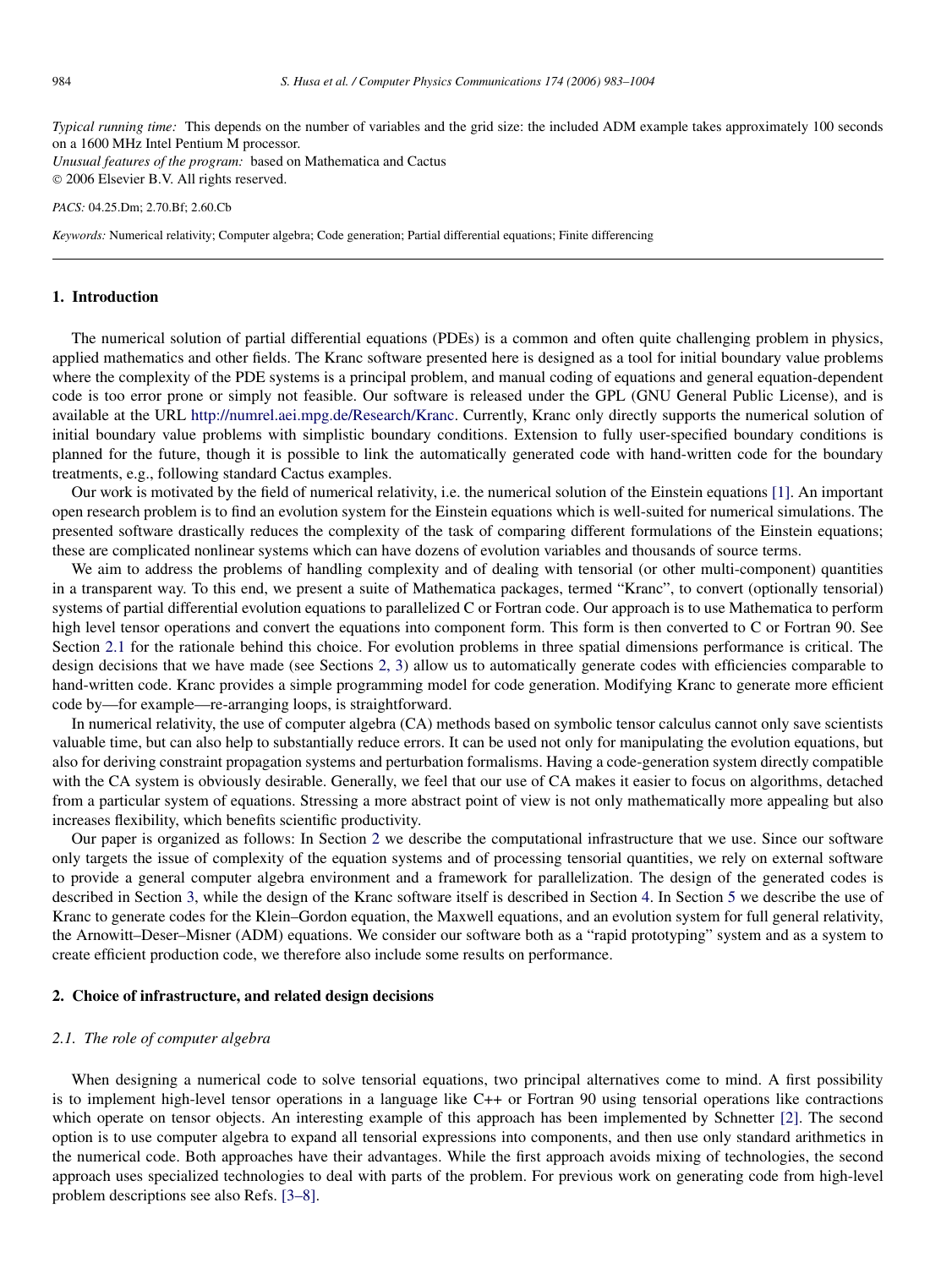We decided to adopt the second strategy for the following reasons. Most importantly, we needed a framework that extends beyond code generation, and can also be used as a tool for the analytical part of our work. This requirement naturally leads to the use of a computer algebra system. Including the transition from tensors to components and the process of code generation in the computer algebra system is relatively easy to implement, and greatly simplifies the structure of the resulting numerical code, which is written purely at the level of components. At least part of this task could easily have been implemented in a language like PERL, which would have decreased the dependence on a commercial computer algebra system (we chose Mathematica, see Section 2.2). However, this would have demanded knowledge of (at least) three different languages from many users and developers: Mathematica, PERL and C/Fortran, which would have significantly steepened the learning curve.

Our design, where the numerical code is not based on tensorial data structures or operations, simplifies performance optimization as the code is readable and transparent down to the level of standard arithmetics. The resulting code can in principle be implemented in any suitable language, and we provide the option of generating either Fortran 90 or C (all examples below will be C). Furthermore, in our approach the full power of the chosen computer algebra system can be utilized in the process of code generation, e.g., to perform optimizations which rely on the structure of the equations. Generally, manipulations on the computer algebra level make it much easier to perform experiments involving significant rewrites of the numerical code.

## *2.2. Computer algebra software*

All of the tasks performed by our software which are related to the tensorial nature of equation systems can in principle be accomplished by component calculations. These can be carried out quite conveniently and efficiently by computer algebra systems like GRTensorII [\[9\],](#page-21-0) which allows expressions to be entered in an abstract notation and yields results in component form. This is often what one wants, but when considering deriving and analyzing different systems of equations, as is often necessary in numerical relativity research, it is clear that more is needed. Apart from the fact that this approach may result in very large calculations requiring significant time and memory, this method is unwieldy and not very intuitive. Rather one would like to keep an abstract notation as long as possible, and in particular get results in this notation. We have decided to use abstract index tensor calculus; i.e. tensors are manipulated symbolically according to rules based on an index notation (see e.g. Wald [\[10\],](#page-21-0) Section 2.4, and Penrose and Rindler [\[11\]\)](#page-21-0).

We chose Mathematica as our base CA system for several reasons. The authors were already familiar with its use, the language has proven remarkably stable, and Mathematica provides excellent support for pattern matching in the core language. Also, with the freely available Ricci [\[12\],](#page-21-0) xTensor [\[13\]](#page-21-0) and the commercial MathTensor [\[14\],](#page-21-0) there are already three add-on packages for abstract index tensor manipulation available. xTensor has only been released very recently and was not available during the main development phase of the present project. Note that pattern matching seems quite essential for tensor manipulations, e.g., *Tab* and *T<sub>cd</sub>* are not the same expression but still are equivalent mathematical objects, which can easily be identified with pattern matching techniques.

Code generation with Kranc can be performed using either MathTensor or the TensorTools package, which was developed by Hinder during the course of this work as a non-commercial alternative. MathTensor has also been made the basis of our extensive analytical calculations, but since this article is restricted to the code generation part of our project, we will discuss only the usage with TensorTools, which is included in the distribution of Kranc. Both MathTensor and TensorTools represent tensors as plain functions of indices: h[la, lb]  $\rightarrow h_{ab}$ , CD[Metricg[la, lb], lc]  $\rightarrow$  0. This straightforward syntax is less errorprone than Ricci's corresponding h[L[a], L[b]] or h[L[a], L[b]] [L[c]] for a covariant derivative.

TensorTools uses approximately the same syntax as MathTensor, and will accept reasonably straightforward MathTensor expressions involving partial derivatives and tensors. This means that tensorial analytical work can be done using MathTensor where TensorTools is inadequate, and the results can be fed into TensorTools and hence Kranc.

#### *2.3. Parallel computing infrastructure*

Aiming at "production quality" evolution codes in three spatial dimensions, we regarded parallelization as a vital feature. The primary requirements for the parallelization strategy were a short development time and portability—our code should run both on inexpensive small clusters, e.g., commodity Linux workstations, but should also scale up to very large runs performed at supercomputer centres. We therefore did not want to rely on shared memory or proprietary solutions. The current de facto standard for distributed (scalable) computing is MPI (message passing interface) [\[15\].](#page-21-0) Several software packages are available which introduce a software layer between the application programmer and MPI, and thus significantly reduce the effort to write parallel applications. Two examples we considered as the basis for our work are Cactus [\[16\]](#page-21-0) and PETSc [\[17\].](#page-21-0) PETSc is a general purpose tool developed at the Argonne National Laboratory as parallel framework for numerical computations, and Cactus is an open source problem solving environment originating in the numerical relativity community, originally developed at the Max Planck Institute for Gravitational Physics. While PETSc offers more support for numerical algorithms, in particular for parallel elliptic solvers, Cactus already contains some general numerical relativity functionality like horizon finders [\[18,19\]](#page-21-0) and is geared toward flexibility and collaborative projects (it also allows the use of PETSc as a library). We finally decided to base our code on Cactus, also because two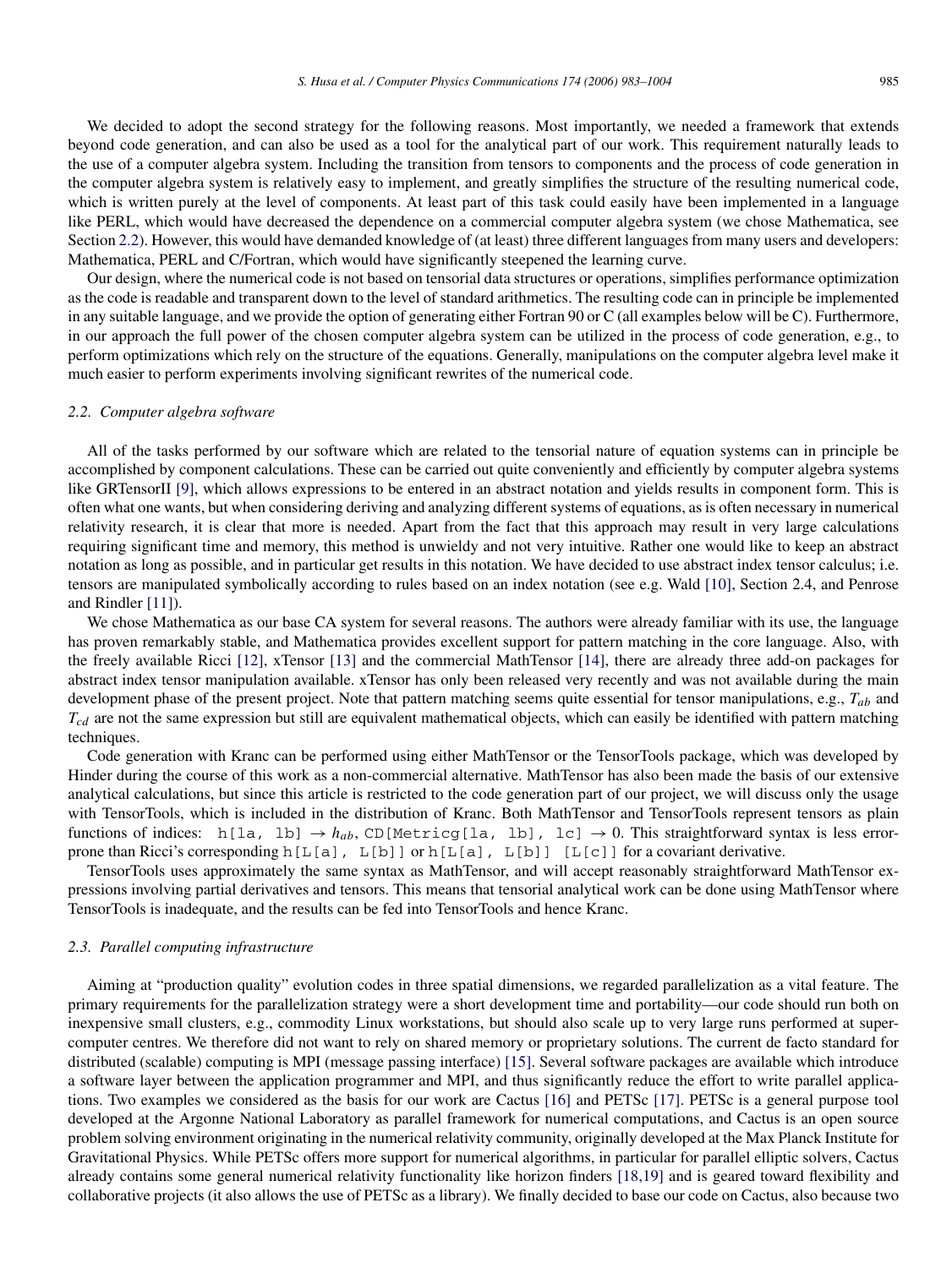of the authors currently work at the Max Planck Institute for Gravitational Physics, and thus have a chance of direct collaboration with the Cactus development team.

Cactus mainly targets the issues of parallelization, modularization and portability. The name Cactus derives from the design of a central core (or "flesh") which connects to application modules (or "thorns") through an extensible interface. Thorns can implement problem specific code on any level from concrete physics applications to low-level infrastructure. A set of thorns comprising the "Cactus computational toolkit" provide infrastructure such as parallel I/O, data distribution and checkpointing. Current data distribution implementations are based on the principles of domain decomposition and message passing using the MPI standard [\[15\].](#page-21-0) This choice yields an open and reasonably *documented* infrastructure, parallelization, a variety of I/O methods and allows easy interfacing with a growing community writing numerical relativity Cactus applications. Modifications to interface with other systems with capabilities similar to those of Cactus or with standalone codes should be straightforward.

We now describe those aspects of Cactus which are important for the remainder of this paper. Cactus does not have the structure of a library which provides a set of functions that can be called by the user application. Instead, all Cactus thorns are compiled into libraries, and management tasks such as code execution and allocation of distributed memory are handled by Cactus and steered via configuration files. The end user supplies a "parameter file" which specifies all user-controllable aspects of the run.

The basic module structure within Cactus is called a "thorn". All user-supplied code is organized into thorns, which communicate with each other via calls to the flesh API (application programmer interface) or APIs of other thorns. The integration of a thorn into the flesh or with other thorns is specified in configuration files which are parsed at compile time. Thorns are logically grouped into *arrangements* for organizational purposes. The arrangements live in the arrangements subdirectory of the main Cactus directory. Inside an arrangement directory there are directories for each thorn belonging to the arrangement. One current shortcoming of Cactus is that this arrangement directory structure can only be one level deep. Arrangement and thorn names must be (case independently) unique, must start with a letter, and can only contain letters, numbers or underscores. In addition, thorn names must contain 27 characters or less.

A key concept for a thorn is the *implementation*, which defines a group of variables and parameters which are used to implement some well-defined functionality. Relationships among thorns are all based upon relationships among the implementations they provide. Different thorns providing the same implementation can be compiled into the same binary; the decision for which thorn is executed ("active") can be made at run time.

A thorn consists of a subdirectory of an arrangement containing at least three administrative files, illustrated here by examples taken from a Kranc-generated arrangement to solve the Maxwell equations (see the example in Section [5.2\)](#page-14-0). The complete code is provided with the Kranc distribution. These files are text files written in the *Cactus Configuration Language* (CCL). The CCL syntax is case independent, and the '#' character indicates that the rest of the line is a comment.

## • interface.ccl

This defines the implementation the thorn provides, and the variables the thorn needs, along with their visibility to other implementations.

```
# excerpt from Example code EM/EMBase/interface.ccl
implements: EMBase
inherits: Grid
public:
CCTK_REAL El type=GF timelevels=2 # the electric field
{
 El1, El2, El3 # 3 components of the vector El
} "El"
CCTK_REAL Elrhs type=GF timelevels=1 # RHS for El-evolution eq.
{
 El1rhs, El2rhs, El3rhs
} "Elrhs"
# analogous for the magnetic field B...
```
• param.ccl

This defines the thorn parameters along with their visibility to other implementations. The parameters are numbers, strings and switches which are read at runtime and control the thorn behavior.

# excerpt from Example code EM/EMsetID/param.ccl restricted: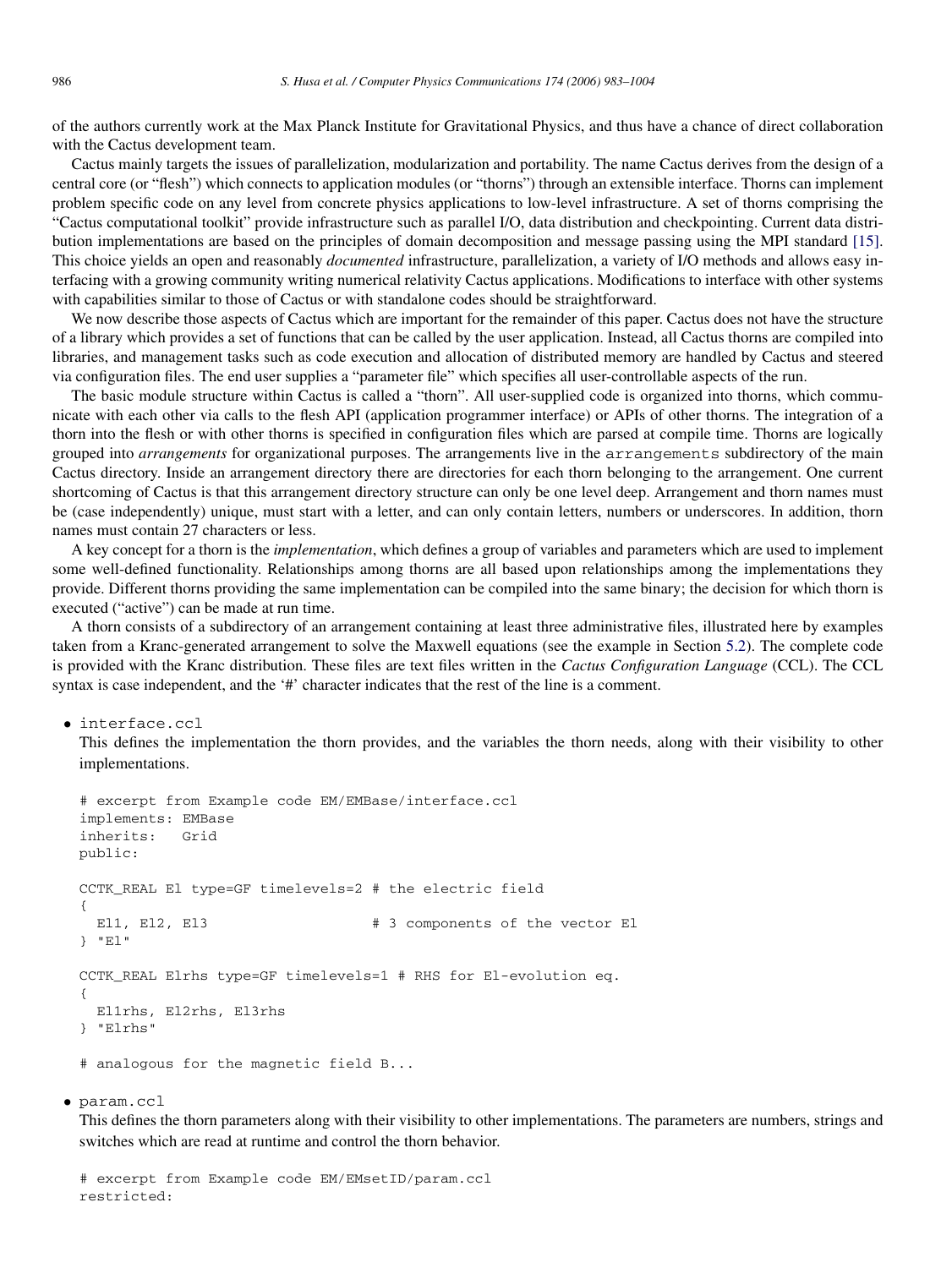```
CCTK_REAL sigma "sigma" # a floating point parameter called sigma
{
 *:* :: "no restrictions" # all values are allowed
} 0 # default value is 0
```
• schedule.ccl

By default no routine of a thorn will be run. Those routines which should be run by the Cactus infrastructure are registered in the file schedule.ccl along with directives for appropriate memory allocation and interprocessor communication for grid variables. Functions are scheduled in *scheduling bins*—slots in the main loop such as BASEGRID (for setting up coordinates), EVOL (the evolution step) or ANALYSIS (for analyzing data).

```
# excerpt from Example code EM/EMBase/schedule.ccl
schedule EMTTBase_RegisterSymmetries at BASEGRID # BASEGRID is a scheduling bin
{
 LANG: C
} "register symmetries"
```
#### **3. Design of Kranc evolution codes**

#### *3.1. Method of lines*

Aiming both at simplicity and flexibility, we decided to restrict time evolution algorithms to those compatible with the method of lines (MoL) e.g. [\[20\].](#page-21-0) Here, the discretization of a system of PDEs describing an evolution problem is split into a separate discretization of "space" and "time". Discretizing only the spatial derivatives (e.g., by finite difference, spectral or finite element methods), while keeping the time derivatives continuous yields a *coupled* set of ordinary differential equations (ODEs) in time, with one ODE per spatial grid point. These ODEs are coupled via the spatial discretization. For a stable spatial finite differencing scheme, any stable ODE integrator can then be used to time-integrate this large system of ODEs. Further key advantages of the method of lines are that:

- the stability theory is well developed, and is simplified by splitting the analysis into the analysis of spatial and time discretizations;
- numerical methods for the method of lines are well-developed; and
- by decoupling the taking of spatial derivatives, e.g., spatial finite differences, from the time integration, the resulting numerical scheme and computer code are simplified and can easily be modularized.

In particular, the method of lines makes it straightforward to combine options for spatial discretization and for time integration. For the concrete implementation, we choose to base our code on the MoL [\[21\]](#page-21-0) method of lines thorn within Cactus, developed by Hawke. This code provides a parallel ODE integrator, implementing generic Runge–Kutta and iterative Crank–Nicolson methods.

#### *3.2. Spatial discretization*

Within Kranc, spatial discretization is implemented in a centralized and flexible way. At the moment, only a small number of finite differencing methods are implemented for spatial discretization, but extension to other methods based on a regular grids is straightforward. All finite difference formulas are collected in a single header file, currently via C-style macros. Support for unstructured meshes and irregular boundary shapes, e.g., for finite element codes, depends on supporting such meshes in the Cactus infrastructure. This is planned for future Cactus releases, and can then be incorporated into Kranc in a relatively straightforward way.

For an evolution code in three spatial dimensions, which evolves equations as complicated as the Einstein equations, performance issues are critical. It is typical that a code spends most of its time evaluating the right-hand side expressions of the evolution equations. It is thus crucial to simplify these expressions as much as possible (this is done by the computer algebra part) and optimize the evaluation of the finite difference formulas. It turns out that significant performance gains can be obtained when finite difference expressions (and any sub-expressions that are very lengthy or re-used many times) are promoted to local scalar variables that are pre-computed once before being used many times. Apart from cutting down runtime, this method often drastically reduces compile time when heavy optimization is used. Pre-computing is the default behavior.

The user of the Kranc system will denote derivatives using an abstract notation when passing equations to the Kranc functions; e.g., a first derivative of the variable  $f$  in the  $x$ -direction would be denoted as  $DI[f]$ . The complete list of abstract operators for first and second derivatives is {D1, D2, D3, D11, D22, D33, D21, D31, D32}.

At compile time, the user has two choices to make: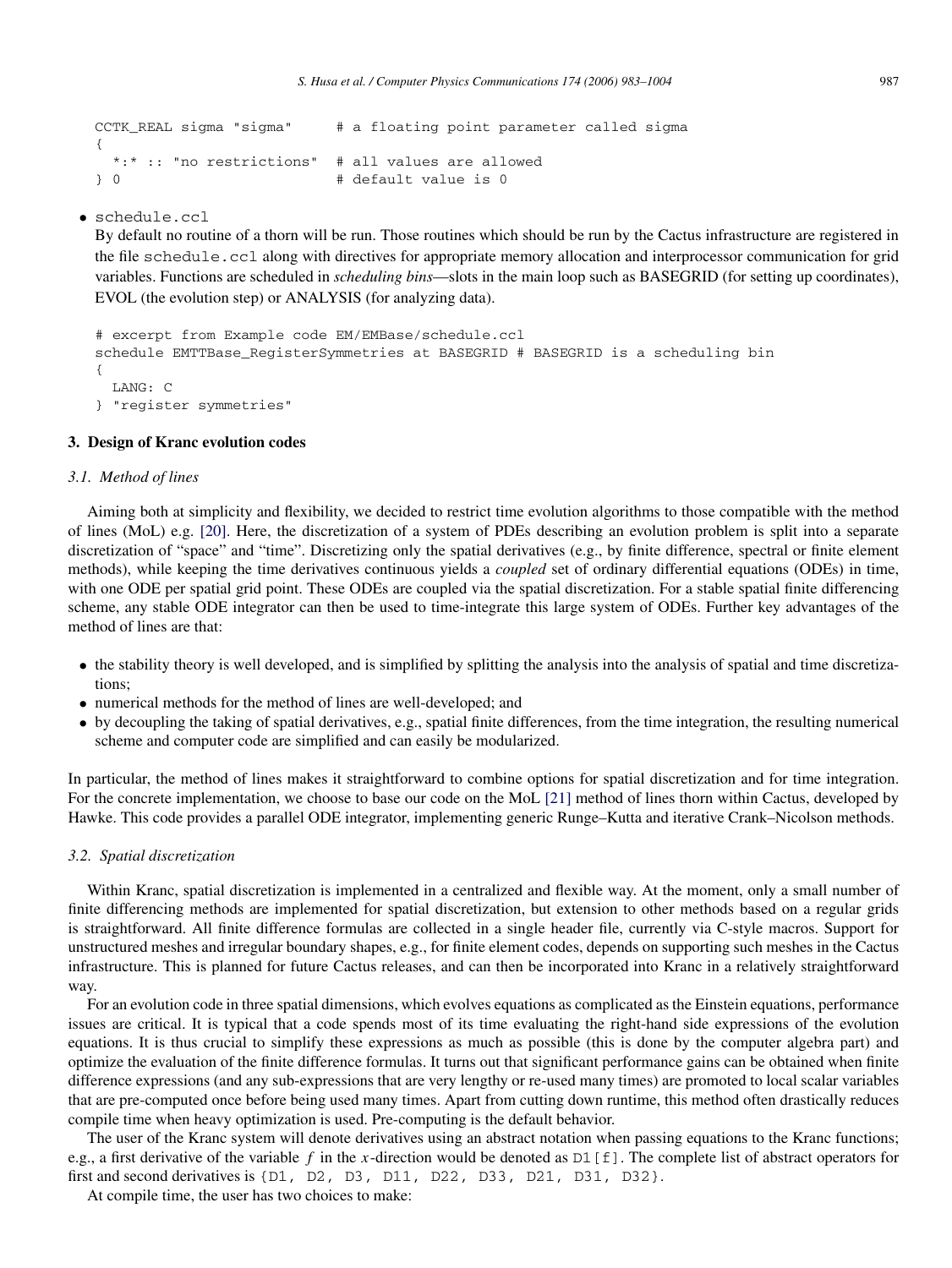- Should the derivatives be precomputed at the start of the grid loop?
- What sort of finite differencing should be performed?

This decision is currently made at compile time in order to maximize efficiency and may change in future releases of the software. In order to disable precomputation, the user should set the preprocessor macro NOPRECOMPUTE, typically through the compiler option -DNOPRECOMPUTE. The choice of finite differencing is controlled by defining macros: FD\_C2 for second order centred, FD\_C4 for fourth order centred, or FD\_C0 for zeroth order (a projection of all derivative terms to zero, useful for debugging and performance profiling). These macros may be defined by compiling with, e.g.,  $-DFD_C2$ . This corresponds to the default setting.

The GenericFD thorn defines several preprocessor macros for performing finite differencing. The concrete finite differencing macro name is formed by appending the method to the abstract name; for example,  $D1_C2[f]$  denotes the first derivative of *f* in the *x*-direction, using centred second order differences. At the moment only second and fourth order centred methods are implemented.

In the C or Fortran code which is produced by Kranc, the abstract notation is replaced with a grid function style notation; e.g.,  $DI[f]$  is replaced by  $DI[f,i,j,k]$ , where  $\{i,j,k\}$  are the loop indices representing the grid points. These "derivative" operators" are in fact preprocessor macros, which have different definitions depending on whether or not precomputation is enabled. When precomputing is switched off, macros such as  $DI[f,i,j,k]$  are defined as  $D1gf[f,i,j,k]$ . When precomputing is switched on, macros such as  $DI[f,i,j,k]$  are defined as  $DIf$ . Here  $DIf$  is used as a local variable which is pre-computed at the start of the loop over grid points; e.g.,

## $D1f = D1gf(f, i, j, k);$

The operators with suffix gf are defined in terms of whichever concrete differencing macros have been selected.

## *3.3. Boundary conditions*

Currently, the stable version of Kranc only directly supports generating code with periodic boundary conditions. This is achieved via the use of "ghost points" on the sides of the grid which Cactus automatically populates with data from the opposite side so that finite difference operators can be used right up to the last "real" grid point. Extension to fully user-specified boundary conditions is planned for future releases, also it is certainly possible to link the automatically generated code with hand-written code for the boundary treatments, e.g., following standard Cactus examples.

## *3.4. Code organization*

On the user level, the Kranc code generation toolkit consists of Mathematica functions that generate an entire code module (*thorn* in the Cactus terminology). Within the Kranc system, thorns are classified into a small number of thorn types, and complex codes can be composed from a larger number of thorns which fall into one of these classes. The basic tasks of a thorn are:

- define Cactus grid functions;
- assign values to grid functions;
- set grid function attributes (e.g., symmetries or boundary conditions); and
- define Cactus parameters.

We define five types of thorn with specific characteristics regarding their functionality: the base, setter, translator, evaluator and MoL thorns. While the base thorn only defines parameters, grid functions and their properties, all the other thorns also perform one or more calculations, i.e. they assign new values to one or more grid functions. Here the translator, evaluator and MoL thorns are in a sense "added value" versions of the basic setter thorn.

A *calculation* is one of the essential concepts of Kranc. The end result of a calculation is to assign new values to a grid function in a loop over grid points. In order to simplify lengthy calculations, all calculations are carried out in terms of local scalar variables, and the assignment to grid functions is made at the end of the loop. This avoids repeated multiplications due to array accesses. Intermediate expressions, which are only needed as local scalars (i.e. of which no derivatives are required), are called *shorthands* in the Kranc context.

As an example of a calculation, we list a slightly abbreviated (to save space) version of the file MKGMoL CalcRHS.c (in directory Examples/KleinGordon/MKG/MKGMoL/src), which assigns the right-hand sides for the MoL evolution of the Klein–Gordon equation, Eq. [\(1\)](#page-12-0) in Section [5.](#page-11-0)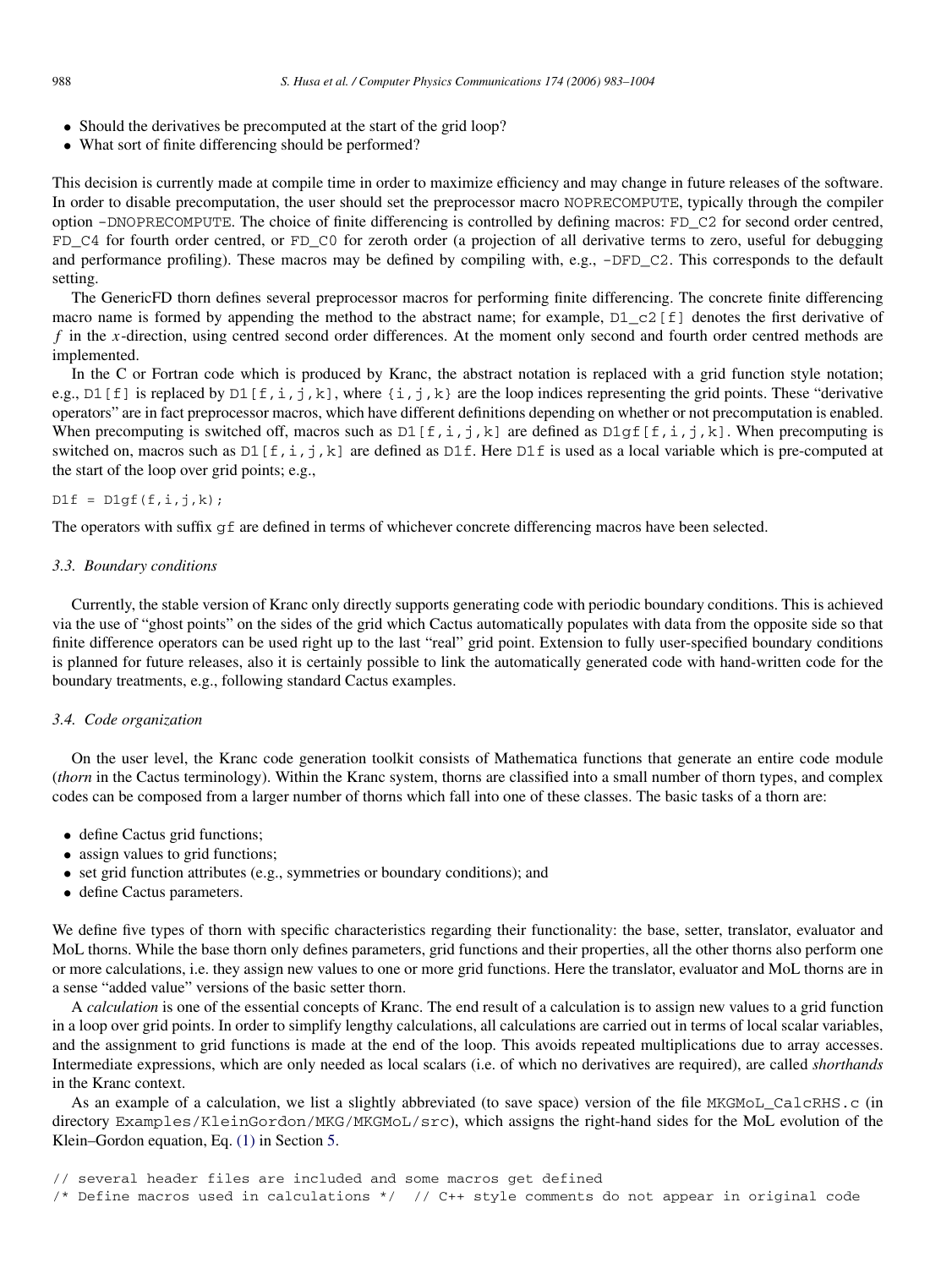```
#define INITVALUE (42)
void MKGMoL_CalcRHS(CCTK_ARGUMENTS)
{
 DECLARE_CCTK_ARGUMENTS
  DECLARE_CCTK_PARAMETERS
  /* Declare the variables used for looping over grid points */
  int i = INITVALUE; // same for j, k, index, istart, jstart, kstart, iend, jend, kend
  /* Declare finite differencing variables */
  CCTK_REAL dx = INITVALUE; // same for dy, dz, dxi, dyi, dzi, hdxi, hdyi, hdzi
  /* Declare shorthands */ // none in this example
  /* Declare local copies of grid functions */
  CCTK_REAL phiL = INITVALUE; // same for phitL, phirhsL, phitrhsL, D11phi, D22phi, D33phi
  /* Initialize finite differencing variables */
  dx = CCTK_DELTA_SPACE(0);dxi = 1 / dx;hdxi = 0.5 * dxi; // analogously for x and y directions
  /* Set up variables used in the grid loop with stencils suitable for finite differencing */
  istart = cctk_nghostzones[0];
  iend = cctk_lsh[0] - cctk_nghostzones[0]; // analogously for jstart, kstart, jend, kend
  /* Loop over the grid points */
  for (k = kstart; k < kend; k++){
    for (i = jstart; j < jend; j++){
      for (i = istart; i < iend; i++){
        index = CCTK_GFINDERX3D(cctkGH,i,j,k); // a Cactus macro to compute the 3D array index
        /* Assign local copies of grid functions */
        phi = phi[index];phi = \text{phit}[\text{index}];/* Precompute derivatives */
        D11phi = D11gf(phi,i,j,k); // analogous for D22phi and D33phi
        /* Calculate grid functions */
        phirhsL = phitL;
        phitrhSL = D11(phi, i, j, k) + D22(phi, i, j, k) + D33(phi, i, j, k) -phiL*SQR(mass); // use macro SQR for mass * mass
        /* Copy local copies back to grid functions */
        phirhs[index] = phirhsL;
       phitrhs[index] = phitrhsL;
      }
    }
  }
}
```
A Cactus arrangement will typically contain one base thorn, which defines the basic quantities of the model to be studied, and an assortment of several of the other Kranc thorn types which implement the equations. Functionality which is required but not presently covered by the code that is generated by Kranc, e.g., more involved boundary conditions, can easily be added as hand coded thorns. There are currently several restrictions as to what Kranc is able to generate: only a few boundary conditions are implemented, and only periodic boundaries are fully tested and supported.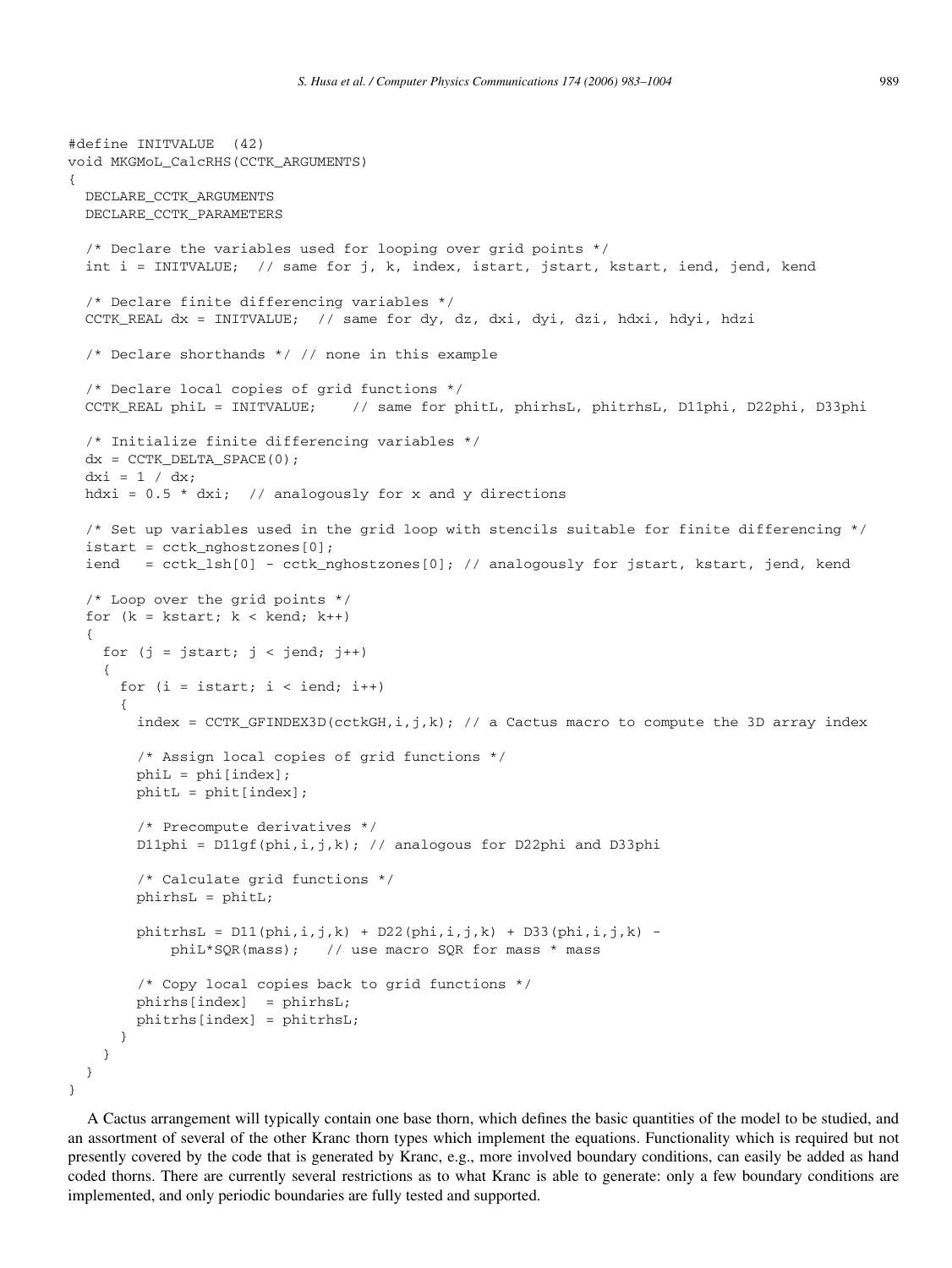<span id="page-7-0"></span>Note that all thorns can define their own parameters, which can then be shared with other thorns. Apart from defining parameters and displaying banner information, the Kranc thorns implement the following tasks:

- Base thorn :
	- Register grid functions with Cactus. Discriminate between grid functions that can be evolved and need two sets of storage (timelevels) and those that only need one time level allocated.
	- Register grid function symmetries. The transformation behavior under coordinate reflections *<sup>x</sup><sup>i</sup>* → −*x<sup>i</sup>* needs to be defined in order to use Cactus infrastructure to run in bitant/quadrant/octant mode for data which are compatible with such symmetries. Via the *Cartoon method* [\[22\]](#page-21-0) this infrastructure can also be used to handle axisymmetric situations in Cartesian coordinates while keeping manifest axisymmetry.
- Setter thorn:
	- Set grid functions to values, e.g., to set initial data or to update auxiliary grid functions. Functions are scheduled in the POSTINITIAL and EVOL time bins at appropriate times relative to the time stepping functions.
- MoL evolve thorn:
	- Register grid functions with the MoL thorn. During registration, the grid functions need to be designated as either "evolved" or "primitive", with respect to this thorn. Evolved variables are those that *this thorn* will evolve using MoL. Primitive variables are those that are used by this thorn in the calculation of the right hand sides of the evolution equations, but are not evolved themselves.
	- Generate code to apply boundary conditions.
	- Set MoL right-hand side variables through a function scheduled in the EVOL bin.
- Translator thorn:
	- This is a specialized version of a setter thorn which translates between Kranc variables and some other set of variables. The idea is that initial data may be specified in one set of variables by an external thorn, and can be translated by a translator thorn into the variables you wish to evolve using Kranc. The evolved variables can then be translated back into the original set, so that external thorns can use them. These translations occur in the POSTINITIAL and POSTSTEP bins, respectively. This interface is essential for compatibility with many of Cactus' existing numerical relativity thorns, which use the ADM variables via the ADMBase thorn.
- Evaluator thorn:
	- Define new grid functions.
	- Assign values to new grid functions in routines scheduled in the Cactus ANALYSIS bin.

When defining grid functions, tensor components are grouped together as Cactus groups. The reflection symmetries of grid functions are read off from their tensor properties automatically (through the function calcSymmetry[qf] in file Thorn.m). By default, grid functions are treated as scalars, but, e.g., a grid function called h11 is interpreted as the 11-component of a 2-tensor, which defines its parity information.

## **4. Kranc design**

Kranc is composed of several Mathematica packages (textual.m files); each one performs a distinct function. The user only needs to be concerned with calling functions from one package: KrancThorns. This package contains functions for creating the different types of Kranc thorn.

The diagram in [Fig. 1](#page-8-0) illustrates the relationships between the Kranc packages KrancThorns, TensorTools, CodeGen, Thorn and MapLookup, which are described in the following subsections.Structuring the code in this way, separating out the different logically independent functions, promotes code reuse. For example, none of the thorn generation packages need to know anything about tensors, and none of the packages other than CodeGen (in principle) need to know anything about the programming language that is being written (C or Fortran). We have chosen to define the concept of a "setter thorn", and "evaluator thorn", etc., but the mechanics of producing a thorn implemented in Thorn and CodeGen are completely independent of this decision.

#### *4.1. KrancThorns: Constructing the different Kranc thorns*

We have already discussed the different types of Cactus thorn used in a Kranc arrangement (MoL, setter, base, translator and evaluator). The KrancThorns package provides functions to create thorns of these types given high level descriptions. These Create\*Thorn functions are the ones directly called by users; see [Appendix B](#page-19-0) for detailed argument descriptions. Internally the KrancThorns package uses the Thorn package to create the Cactus thorns.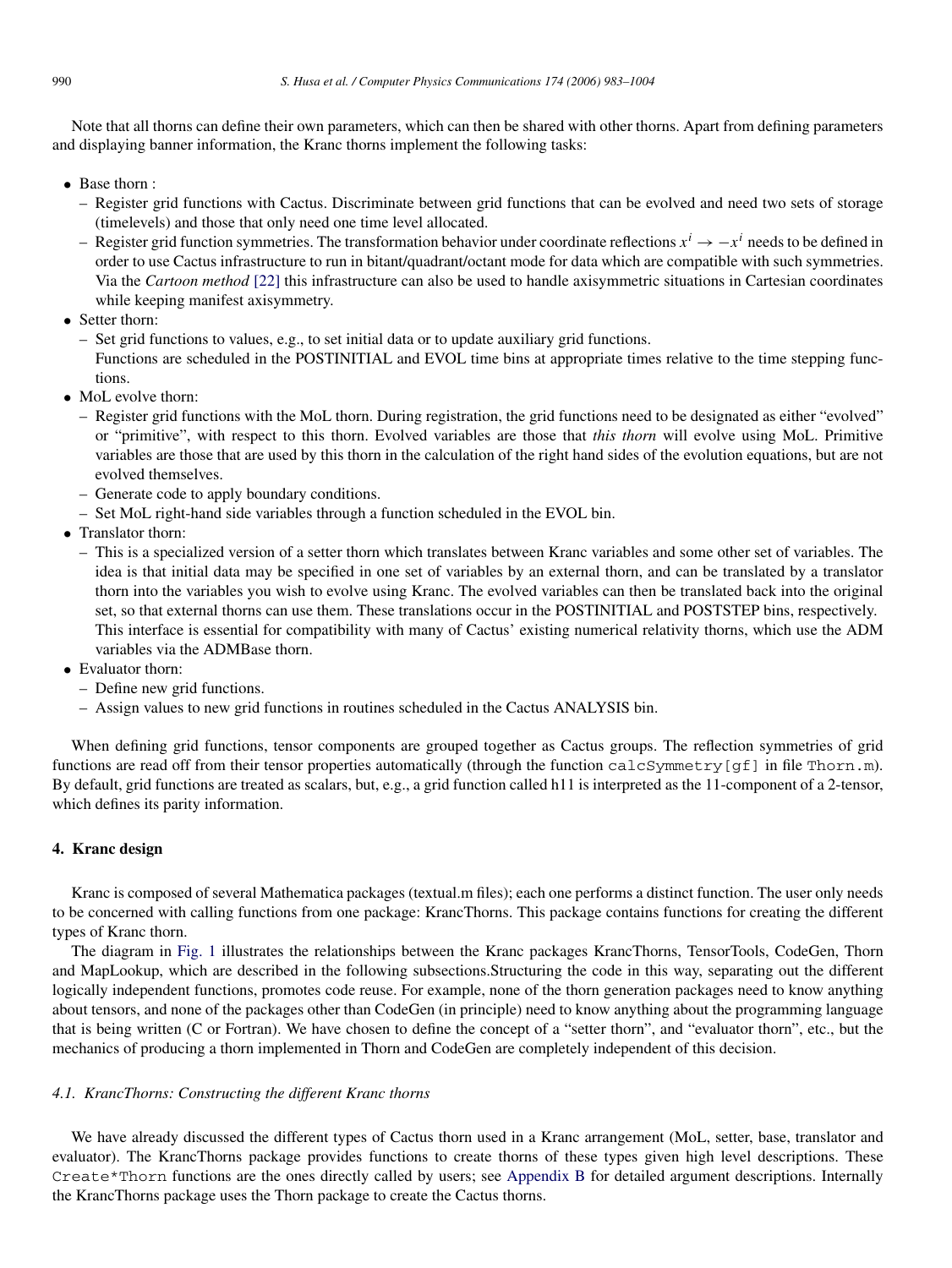<span id="page-8-0"></span>

Fig. 1. Relationships between Kranc packages: Each block represents a package, with the main functions it provides indicated with square brackets. An arrow indicates that one package calls functions from another.

## *4.1.1. Types of arguments*

Mathematica allows two types of arguments to be passed to a function: "positional arguments" and "named arguments" (referred to in the Mathematica book as "optional arguments"). It is possible for some named arguments to be omitted from a function call; in this case a suitable default will be chosen. Positional arguments are useful when there are few arguments to a function, and their meaning is clear in the calling context. Named arguments are preferred when there are many arguments, as the argument names are given explicitly in the calling context.

For each type of Kranc thorn, there is a function to create it (Create\*Thorn). There is a certain set of named arguments ("Common named arguments") which can be passed to any of these functions (e.g., the name of the Thorn to create, where to create it, etc.). Then, for each type of thorn, there is a specific set of named arguments specifically for that thorn type. All of the functions accept some positional arguments as well. See [Appendix B](#page-19-0) for descriptions of the arguments that can be given to each of the KrancThorns functions.

## *4.1.2. Common data structures*

Kranc is a relatively complex system. It consists of several packages which need to pass data between themselves in a structured way. Mathematica does not have the concept of a C++ "class" or a C "structure", in which collections of named objects are grouped together for ease of manipulation. Instead, we have adopted the definition of a "Kranc structure" as a list of rules of the form *key* -> *value*. We have chosen to use the "rule" symbol "->" for syntactic convenience. For example, one might describe a person using a "Person" structure as follows:

```
alice = \{Name \rightarrow "Alice", Age \rightarrow 20, Gender \rightarrow Female\}
```
Once a structure has been built up, it can be parsed with the lookup function in the MapLookup package. lookup [structure, key] returns the value in structure corresponding to key. For example, lookup[alice, Age] would return the number 20. This usage mirrors what is known as an association list (or alist) in LISP style languages. Based on this concept we have defined a number of data structures which will be used to describe the thorns to construct. Each of these data structures is introduced below, and full details are given in [Appendix A.](#page-18-0)

## **GroupDefinition**

A GroupDefinition structure lists the grid functions that are members of a specific Cactus group. A list of such structures should be supplied to all the KrancThorns functions so that Kranc can determine which group each grid function belongs to.

## **Calculation**

Calculation structures are the core of the Kranc system; a detailed specification is given in [Appendix A.1.](#page-19-0) The idea is that the user provides a list of equations of the form *variable*  $\rightarrow$  *expression*. When the calculation is performed, for each point in the grid, *expression* is evaluated and placed into the grid function *variable*. Here *expression* may contain partial derivatives of grid functions written using the following notation: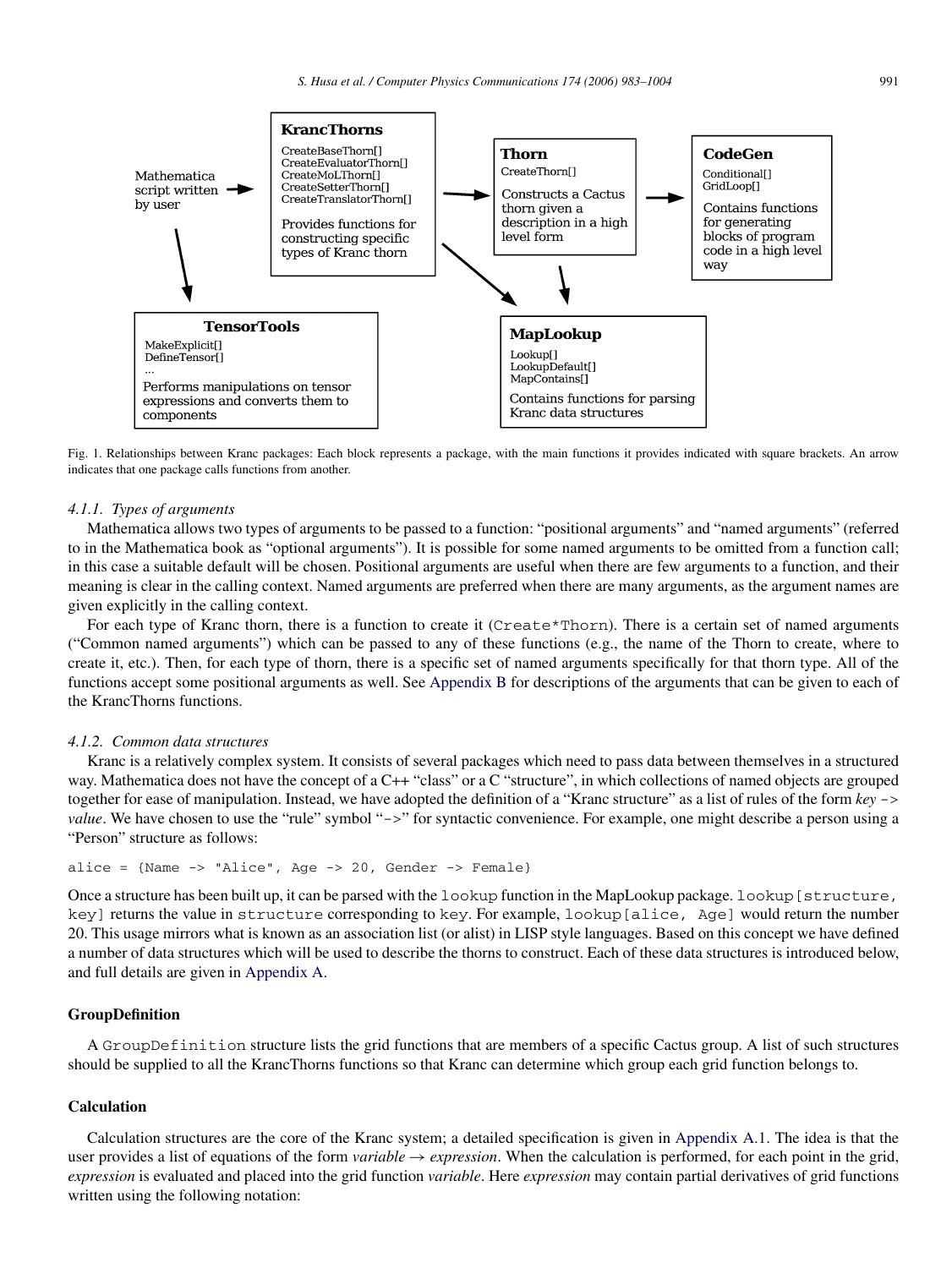$$
\frac{\partial g}{\partial x^i} \to \text{Di}\left[g\right], \qquad \frac{\partial g}{\partial x^i \partial x^j} \to \text{Dij}\left[g\right]
$$

where *i* and *j* must be given explicitly as integers 1, 2 or 3 representing *x*, *y* or *z*.

You may specify intermediate (non-grid) variables called "shorthands" which can be used as *variable* for precomputing quantities which you will use later in the calculation. To identify these variables as shorthands, they should be listed in a "Shorthands" entry of the Calculation.

The arrangement of the terms in the equations can have a marked effect on both compile time and run time. It is often helpful to tell Mathematica to collect the coefficients of certain types of term, rather than expanding out entire expressions. To this end, the user can include a "CollectList" entry in a calculation; this is a list of variables whose coefficients should be collected.

There is the facility for performing multiple loops in a single calculation structure; this can be used to set a grid function in one loop, then evaluate derivatives of it in a later loop. For this reason, the equations are given as a list of lists of equations. Explicit synchronization of ghost zones is performed after each loop for those groups whose grid functions have been set.

Note that the system is not designed to allow the same grid function to be set more than once in a single loop of a calculation.

#### **GroupCalculation**

A GroupCalculation structure associates a group name with a Calculation which is used to update the grid functions in that group. This is used when creating evaluator thorns, where the calculations are triggered by requests for output for specific groups.

#### *4.2. TensorTools*

## *4.2.1. Overview*

The TensorTools package was written specifically for the Kranc system, though it is in no way tied to it. We needed to perform certain operations on tensorial quantities, and there was no free software available which met our needs. TensorTools has the following features:

- Expand covariant derivatives in terms of partial derivatives and Christoffel symbols (multiple covariant derivatives can be defined).
- Expand Lie derivatives in terms of partial derivatives.
- Automatic relabeling of dummy indices to avoid conflicts.
- Convert abstract tensor expressions into components.

Before using any TensorTools functions, the TensorTools package must be loaded. It is self-contained, with no dependencies on any other packages.

Get["TensorTools.m"];

## *4.2.2. Representation of tensor quantities*

Tensorial expressions are entered in mostly the same syntax as is used by MathTensor. An abstract tensor consists of a *kernel* and an arbitrary number of abstract *indices*, each of which can be *upper* or *lower*. Abstract indices are alphabetical characters (a–z, A–Z) prefixed with either an "l" or a "u" depending on whether the index is considered to be lower or upper. The tensor is written using square brackets as

kernel [ indices separated by commas ]

For example,  $T_a^b$  would be written as  $T[la, u b]$ . There is no automatic index raising or lowering with any metric. Before using a tensor, it must be registered with the TensorTools package using the DefineTensor function:

#### DefineTensor[T]

Entering a tensorial expression causes it to be rendered in an easy to read form:

In  $:= T[la, lb]$  $Out = T_{ab}$ 

Internally, tensors are represented as Tensor[*kernel*, TensorIndex[*label*, *type*],...] where *label* is the alphabetical index, and *type* is either "u" or "l" depending on the position of the index. This representation helps in pattern matching, and allows TensorTools to identify whether a certain object is a tensor or not.

#### *4.2.3. Expansion of tensorial expressions into components*

The function MakeExplicit converts an expression containing abstract tensors into a list of component expressions: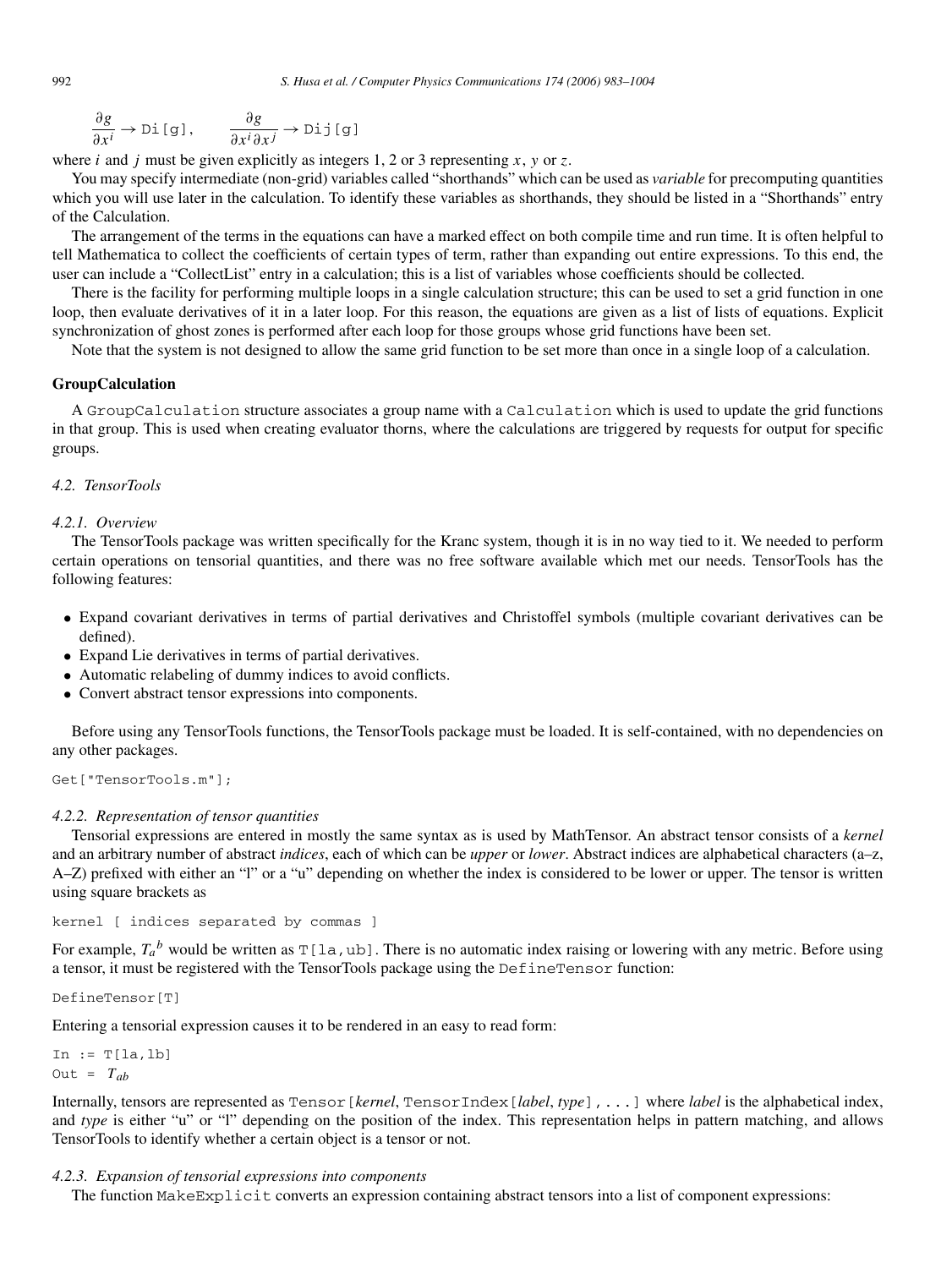```
In := MakeExplicit[T[la, lb]g[ub, uc]]
Out = \{g11 T11 + g21 T12 + g31 T13, g12 T11 + g22 T12 + g32 T13,g13 T11 + g23 T12 + g33 T13, g11 T21 + g21 T22 + g31 T23,
          g12 T21 + g22 T22 + g32 T23, g13 T21 + g23 T22 + g33 T23,
          g11 T31 + g21 T32 + g31 T33, g12 T31 + g22 T32 + g32 T33,
          g13 T31 + g23 T32 + g33 T33}
```
Note here that upper and lower indices are not distinguished between in the component form. TensorTools was written mainly for automated code generation rather than symbolic manipulation; we suggest using different kernels for the different forms if this is a problem.

## *4.2.4. Covariant derivatives*

TensorTools allows the user to define as many covariant derivatives (and associated Christoffel symbols) as are necessary. The following defines a covariant derivative operator CD with Christoffel symbol H:

```
DefineConnection[CD,H]
```
The function CDtoPD is used to replace covariant derivatives with partial derivatives in any expression:

In := CDtoPD[CD[V[ua],lb]]  $Out = V^a, b + H^a{}_{bc}V^c$ 

The function MakeExplicit will automatically do this before converting expressions into components.

The fundamental operation is to convert a first covariant derivative of an abstract tensor into a partial derivative plus some extra terms involving Christoffel symbols. For convenience, TensorTools understands that covariant derivatives are linear and satisfy the Leibniz property. Also, higher order covariant derivatives are converted to repeated application of a first order derivative.

We define a number of rules to perform the operations in the reduction to the desired form. In the following, *x* and *y* represent expressions which may or may not contain tensorial indices.

• Replace any high order covariant derivatives with repeated application of a first order covariant derivative. This ensures that we only need to know how to evaluate a first derivative.

$$
\nabla_d \nabla_a V^b \to \nabla_d (\nabla_a V^b).
$$

• Replace the covariant derivative of a product using the Leibniz rule:

$$
\nabla_a(xy) \to (\nabla_a x)y + x(\nabla_a y).
$$

• Replace the covariant derivative of a sum using the linearity property:

$$
\nabla_a(x+y) \to \nabla_a x + \nabla_a y.
$$

• Replace the covariant derivative of an arbitrary expression containing tensorial indices with its expansion in terms of a partial derivative and Christoffel symbols, one for each index in the expression: e.g.

 $\nabla_a V^b \to \partial_a V^b + \Gamma^b{}_{ac} V^c.$ 

*4.2.5. Lie derivatives*

The Lie derivative of an expression  $x$  with respect to a vector  $V$  is written

Lie[x,V]

where *V* has been registered using DefineTensor and is written *without* indices. The function LieToPD is used to replace Lie derivatives with partial derivatives:

In := LieToPD[Lie[T[ua,lb], V]]  $Out = T^a{}_{b,c}V^c + T^a{}_cV^c{}_{,b} - T^c{}_bV^a{}_{,c}$ 

Lie derivatives of products and sums are supported. The function MakeExplicit will automatically perform this replacement before converting expressions into components.

#### *4.2.6. Automatic dummy index manipulation*

When two expressions both containing a dummy index *b* are multiplied together, one dummy index is relabeled so as not to conflict with any other index in the resulting expression: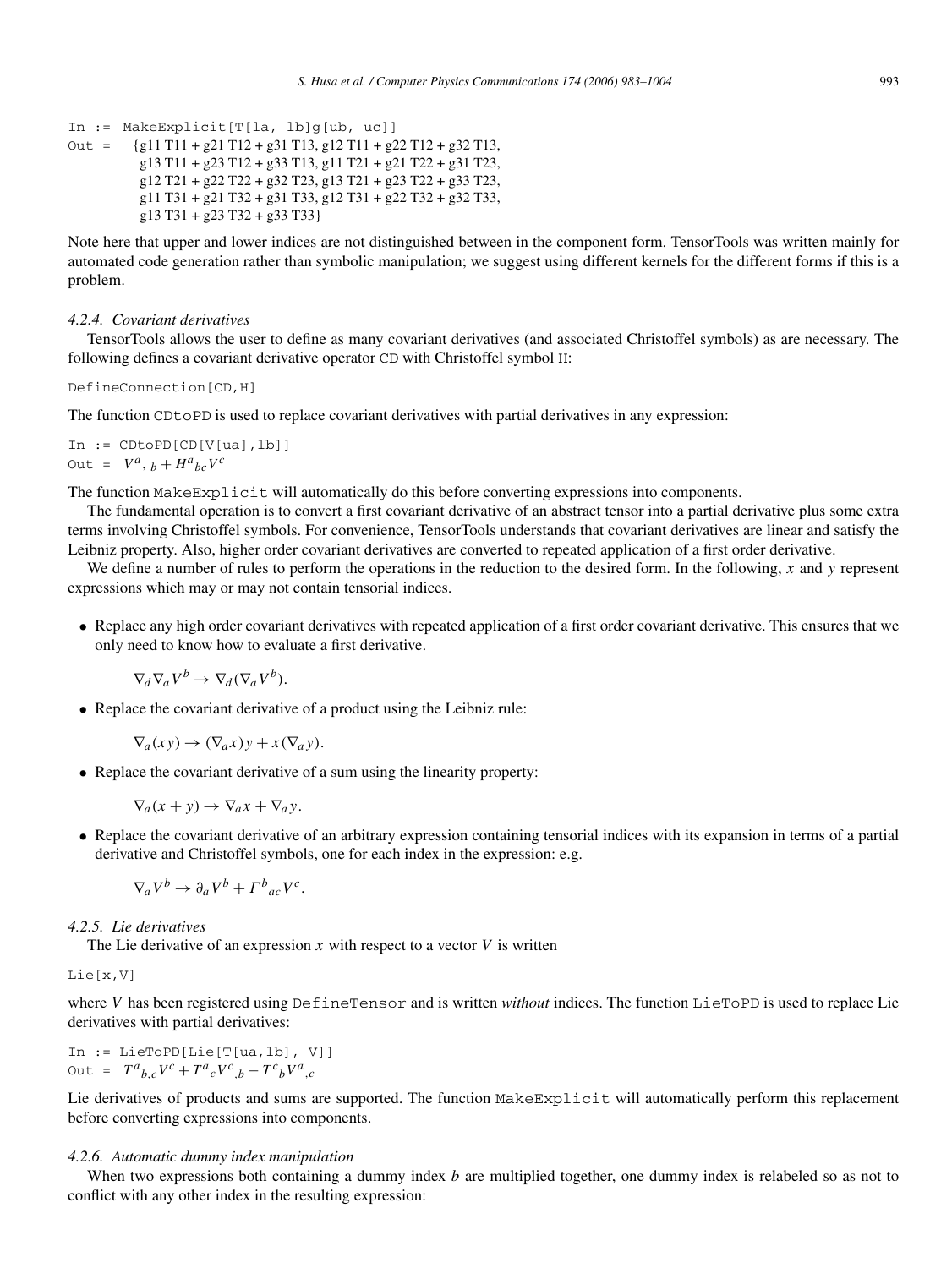<span id="page-11-0"></span>In :=  $(T[la, lb]q[ub, uc])v[ub, ld, lb]$  $Out = T_{ab}g^{bc}V^e{}_{de}$ 

This requires that every multiplication be checked for tensorial operands. This can be a performance problem, so the feature can be enabled and disabled with SetEnhancedTimes[True] and SetEnhancedTimes[False]. It is enabled by default.

#### *4.3. CodeGen: High level code generation*

During the development of the Kranc system, we explored two different approaches to generating Cactus files using Mathematica as a programming language. Initially, we used a very straightforward system whereby C statements were included almost verbatim in the Mathematica script and output directly to the thorn source file. This approach has two main deficiencies:

- The same block of text might be used in several places in the code. When a bug is fixed in one place, it must be fixed in all.
- It is not easy to alter the language that is produced—for example, it is difficult to output both C and Fortran.
- The syntax in the Mathematica source file is ugly, with lots of string concatenation, making it difficult to read and edit.

To address the first problem, we decided to create Mathematica functions to represent each block of text. This also allows the block to be customized by giving the function arguments. By making this abstraction, it became very easy to change between outputting C and Fortran, and the resulting Mathematica scripts are more elegant. We call this system "CodeGen". The effect of migrating our old code [\[23\]](#page-21-0) to the CodeGen system was that the Mathematica source files became dramatically shorter and easier to maintain.

Fundamental to the CodeGen system is the notion of a CodeGen "block"; this can be either a string or a list of CodeGen blocks (this definition is recursive). All the CodeGen functions return CodeGen blocks, and the lists are all flattened and the strings concatenated when the final source file is generated. This is because it is syntactically easier in the Mathematica source file to write a sequence of statements as a list than to concatenate strings.

Many programming constructs are naturally block-structured; for example, C for loops need braces after the block of code to loop over. For this reason, it was decided that CodeGen functions could take as arguments any blocks of code which needed to be inserted on the inside of such a structure.

By default, Kranc generates C code. To generate Fortran code the command SetSourceLanguage"Fortran" has to be issued after loading KrancThorns.m. Note that while Kranc-generated C-code should always compile (if different thorns have been created consistently), a Kranc generated Fortran code may not compile in certain cases. The reasons are that the Fortran standard limits names to 31 characters, and specifies a maximum number of 19 continuation lines per statement (typical compilers have much larger continuation line limits). Both limits can be compiler dependent, and are not checked by Kranc.

#### *4.4. Thorn: Constructing the most general Cactus thorn*

We have decided to define several different types of Kranc thorn (base, MoL, setter, evaluator, translator) and to provide convenient interfaces for generating each of them. However, there is a lot that is common to each of these, and it would be wasteful for the underlying implementation to have separate code for generating each type of thorn. The Kranc system is designed to be as modular as possible, with as much code re-use as possible. To this end, there is a package called "Thorn" which takes as input a high level description of a Cactus thorn, and which creates the necessary thorn files.

The interface.ccl, schedule.ccl and param.ccl files are first created by calling CreateInterface, CreateParam and CreateSchedule with high-level descriptions of these files, which are converted into CodeGen blocks representing the CCL files. These blocks are then passed, along with blocks for each source file, to CreateThorn, which creates the final thorn. The Thorn package provides every aspect of thorn generation that is not specific to the Kranc thorns we have defined, and could be used for creating any type of thorn.

## **5. Examples**

In order to illustrate how the packages TensorTools.m and KrancThorns.m can be used, we give three examples. The first example is the massive Klein–Gordon equation which, although very simple, contains the essential steps for automatic thorn generation. It is described in some detail to serve as a reference for analogous steps in the other examples. As a second (still trivial) example, we consider the vacuum Maxwell equations. Here the evolution variables are components of tensors and therefore the concept of groups and a GroupDefinition structure becomes essential. Finally, as a non-trivial example, we consider the Einstein equations in the standard ADM form. The automatic generation of Cactus thorns for these equations involves (almost) the full functionality of the packages TensorTools.m and KrancThorns.m.

The following descriptions should be understood as accompanying explanations of the scripts Examples/KleinGordon/ MKGTT.m, Examples/Maxwell/EMTT.m and Examples/ADM/KrancADMTT.m which actually perform the automatic gen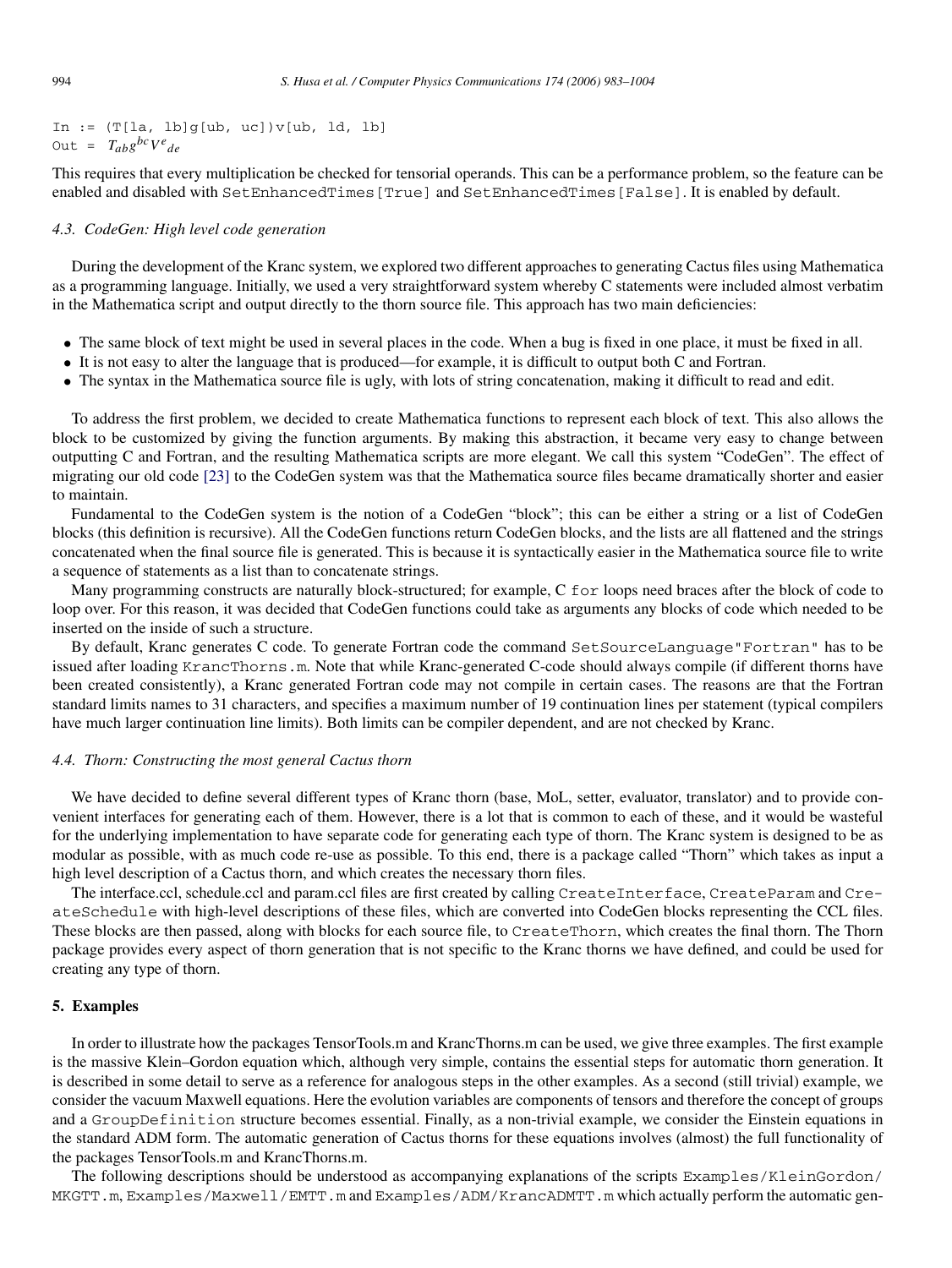<span id="page-12-0"></span>eration of code. The reader therefore is strongly advised to read the text along with the example scripts. Detailed instructions for using the examples are provided in the file README.

#### *5.1. The massive Klein–Gordon field*

As a simple example we consider the massive Klein–Gordon field equation

$$
\Box \phi - m^2 \phi = 0,\tag{1}
$$

where  $\Box$  is the wave operator on flat space,  $\Box \equiv -\partial_t^2 + \delta^{ij}\partial_i\partial_j$  in standard Cartesian coordinates  $(t, x^i)$ .

#### *5.1.1. Continuum formulation*

Introducing  $\Pi \equiv \partial_t \phi$  reduces Eq. (1) to a system of PDEs which are first order in time

$$
\partial_t \phi = \Pi,
$$
  
\n
$$
\partial_t \Pi = \delta^{ij} \partial_i \partial_j \phi - m^2 \phi.
$$
\n(2)

We consider Eqs. (2) on a 3-torus  $T$  (i.e. on a rectangular domain with periodic boundary conditions), with initial data

 $\phi(0, x^i) = \cos(2\pi x/d), \qquad \Pi(0, x^i) = 0,$ (3)

where *d* is the range of the coordinate  $x$ ,  $-d/2 \le x \le d/2$ .

As an example of a quantity which is evaluated for analysis purposes, we introduce the total energy  $E = \int_{\mathcal{T}} \rho \, d^3x$ , with energy density *ρ*,

$$
\rho = \Pi^2 + \delta^{ij}\partial_i\phi\partial_j\phi + m^2\phi^2. \tag{4}
$$

The energy is conserved in time and can be used to monitor the accuracy of the numerical solution.

#### *5.1.2. Specifications for Kranc*

The script MKGTT.m in the directory Examples/KleinGordon generates Cactus thorns to solve this time evolution problem. After loading the packages TensorTools.m and KrancThorns.m we specify Eqs. (2) and (4) as rules written in TensorTools syntax; i.e.

EvolEqs = {dot[phi] -> phit,  $dot[phi]$  -> PD $[phi, la, lb]$  KD $[ua, ub]$  - mass<sup>2</sup> phi},

where KD denotes TensorTools' Kronecker delta and the variable *Π* has been renamed to phit in order to avoid conflicts with the constant  $\pi$  in a Fortran code. The sums over dummy indices are expanded automatically when applying the function MakeExplicit,

```
{dot[phi] -> phit,
dot[phi] -> D11[phi] + D22[phi] + D33[phi] - mass^2*phi
```
The numerical implementation of the above problem is as follows. The evolution variables phi, phit, and the parameter mass are declared in a base thorn. Initially the grid functions phi, phit are set to the values (3) by a setter thorn. The righthand sides of the evolution equations (2) are specified in the MoL thorn. Finally the energy density rho (4) is evaluated by an evaluator thorn.

The evolution variables phi and phit have to be given in form of groups

MKGvars = {{"phi", {phi}}, {"phit", {phit}}};

as arguments to the functions CreateBaseThorn, CreateMoLThorn, CreateSetterThorn and should also be given to CreateEvaluatorThorn. There is no need to introduce any primitives and therefore we set

MGKprimitives = {};

which is given as a positional argument to the function CreateBaseThorn.

The parameter mass

```
MKGRealBaseParameters = {mass};
```
is declared in the base thorn and is used in the MoL thorn and the evaluator thorn. It is listed in the RealBaseParameters argument to the functions CreateBaseThorn, CreateMoLThorn and CreateEvaluatorThorn.

Eqs. (2), (3) and (4) and the corresponding grid functions are specified in calculations. For the evolution equations we define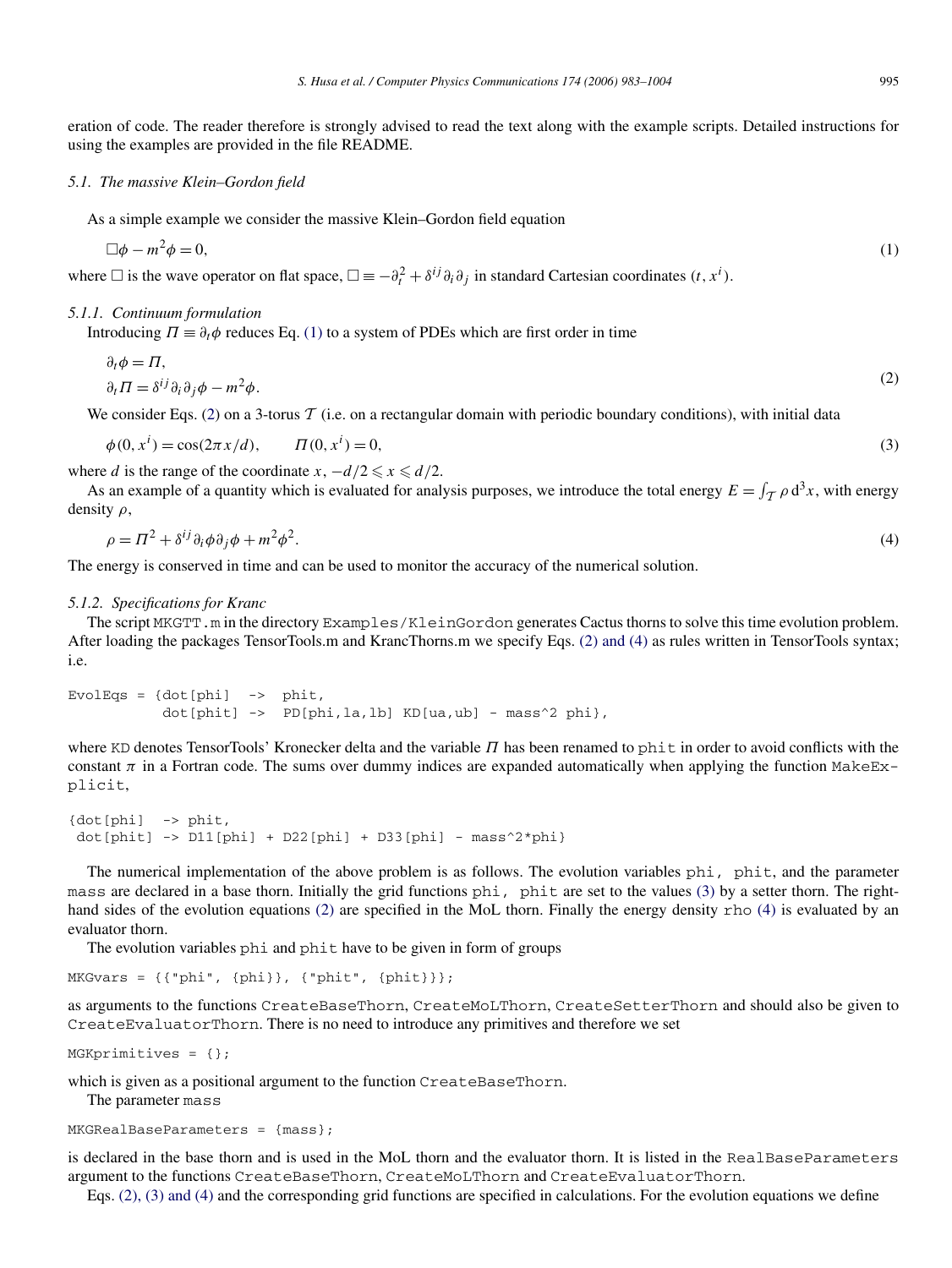```
MoLCalculation = {Equations -> {{dot[phi] -> phit,
                                   dot[phi] \rightarrow D11[phi] + ...}
```
Note that the equations are given as a list of lists (consisting of one element here), each sublist resulting in a separate loop in the code.

The calculations endensCalculation for the energy density and IDCalculation for the initial data are set up in an analogous way. In addition we assign the name Name  $\rightarrow$  "time\_symmetricID" to the function that sets the initial data. The function "time\_symmetricID" in the Setter thorn should be called only at the beginning, which is achieved by SetTime -> "initial\_only".

The function CreateEvaluatorThorn takes two positional arguments, EvaluationDefinitions and a group structure which should contain the groups to be evaluated by the thorn (as well as all the groups who's variables are referred to). EvaluationDefinitions specifies the calculation endensCalculation which is responsible for updating the variables in the group "endens",

```
EvaluationGroups = {{"endens", {rho}}};
EvaluationDefinitions = {{"endens", endensCalculation}};
```
We also specify a name for the arrangement,

```
MKGSystemName = "MKG";
```
Summarizing, the following information is given to the functions Create\*Thorn:

```
baseThornInfo = CreateBaseThorn[Join[MKGvars, MKGprimitives],
   Map[First, MKGvars],
   Map[First, MKGprimitives],
   SystemName -> MKGSystemName,
   RealBaseParameters -> MKGRealParameters];
mainMoLThornInfo = CreateMoLThorn[MoLCalculation, MKGvars,
   RealBaseParameters -> MKGRealParameters,
   PrimitiveGroups -> Map[First, MKGprimitives],
   SystemName -> MKGSystemName,
   ThornName -> MKGSystemName <> "MoL",
   DeBug -> True];
setIDThornInfo = CreateSetterThorn[IDcalculation, MKGvars,
   SystemName -> MKGSystemName,
   ThornName -> MKGSystemName <> "setID",
   SetTime -> "initial_only",
   DeBug -> True];
evaluateThornInfo = CreateEvaluatorThorn[EvaluationDefinitions,
   Join[EvaluationGroups, MKGvars],
   RealBaseParameters -> MKGRealParameters,
   SystemName -> MKGSystemName,
   ThornName -> MKGSystemName <> "evalEnergydens",
   DeBug -> True];
```
As a last step, a thorn list MKG.th is created by the function CreateThornList,

```
thorns = Join[baseThornInfo, mainMoLThornInfo, setIDThornInfo, evaluateThornInfo];
CreateThornList[thorns, SystemName -> MKGSystemName];
```
The parameter file for running the code has to activate all necessary thorns. In this case, all the thorns in the file MKG.th are necessary. The syntax is

ActiveThorns = "Boundary CoordBase..."

The parameter mass is specified as

MKGBase::mass = 1.0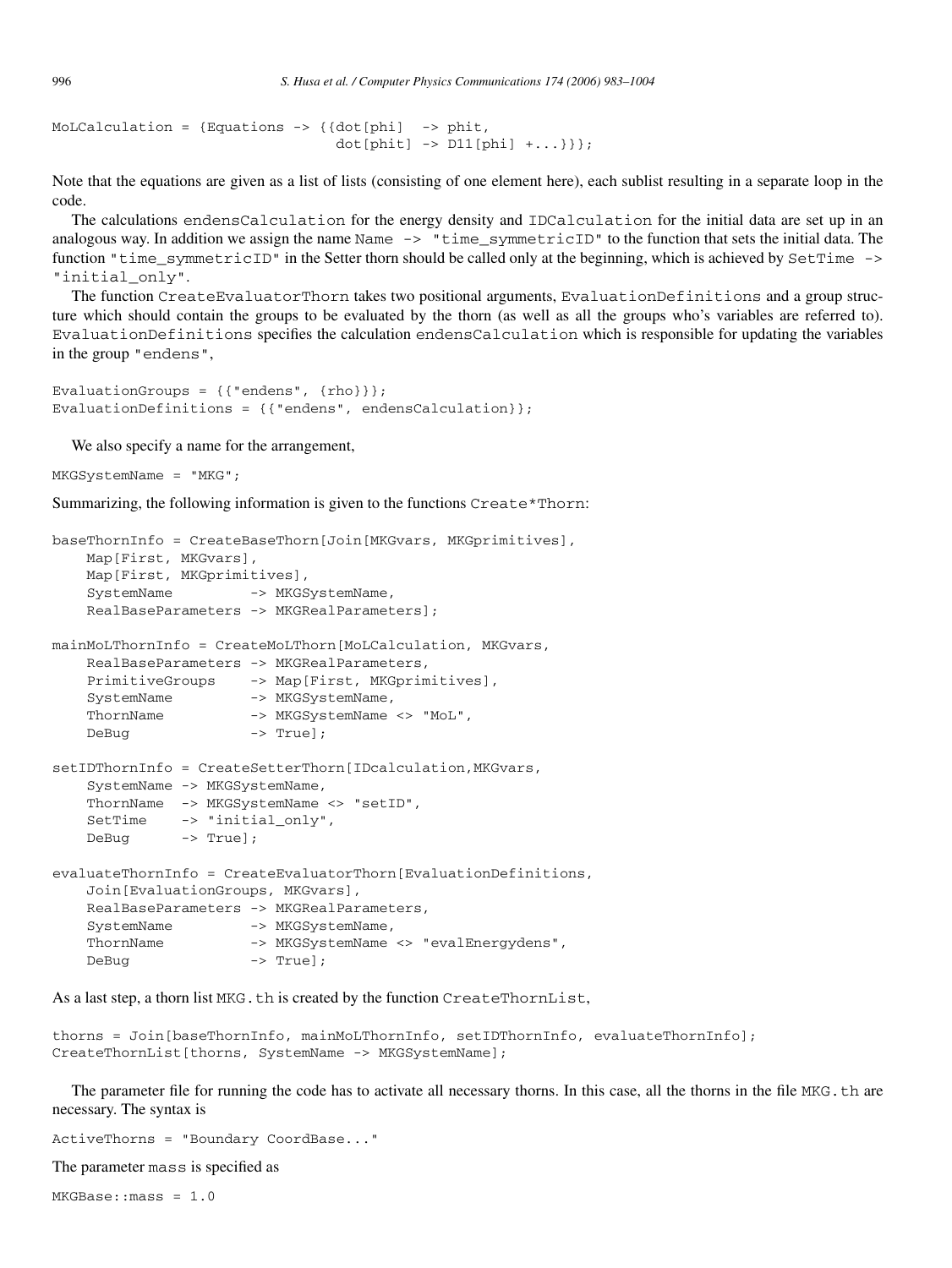<span id="page-14-0"></span>We refer the reader to the Cactus thorn documentation for details of the many standard parameters which can be adjusted, for example, to set up the grid in a different way, or to change the MoL time integration scheme. Here we just mention the parameters necessary for changing the resolution and the Courant factor  $(\Delta t/\Delta x)$ . The number of grid points in the *x*-direction is set by driver::global\_nx. This number includes both the physical grid points plus the ghost points, which are specified by pugh::ghost\_size. grid::dxyz gives the grid spacing (the same for *x*, *y* and *z*). cactus::cctk\_initial\_time and cactus::cctk\_itlast set the initial time and the last time step. The Courant factor is specified by time::dtfac.

## *5.2. The Maxwell equations*

As a second example we consider the vacuum Maxwell equations on a Minkowski background in standard Cartesian coordinates *(t,x<sup>i</sup> )*,

$$
\partial_{\mu}F^{\mu\nu} = 0, \qquad \partial_{\lbrack\mu}F_{\nu\sigma\rbrack} = 0, \tag{5}
$$

where  $F_{\mu\nu}$  is the electromagnetic field strength.

#### *5.2.1. Continuum formulation*

An observer at rest with respect to the above coordinates measures an electric and magnetic field

$$
E_i = F_{i0}, \qquad B_i = \epsilon_i{}^{kl} F_{kl}, \tag{6}
$$

where *i, k, l* run from 1 to 3 and  $\epsilon_{ijk}$  is the alternating symbol with  $\epsilon_{123} = 1$ . Eqs. (5) can be decomposed into the evolution equations

$$
\partial_t E_i = \epsilon_i{}^{jk} \partial_j B_k, \qquad \partial_t B_i = -\epsilon_i{}^{jk} \partial_j E_k \tag{7}
$$

and the constraints

$$
C_E \equiv \delta^{ij} \partial_i E_j = 0, \qquad C_B \equiv \delta^{ij} \partial_i B_j = 0. \tag{8}
$$

If the constraints (8) are satisfied initially the evolution equations (7) guarantee that they are satisfied for later times as well. It is therefore sufficient to solve (7) subject to initial data satisfying (8).

Again we take the spatial domain to be a 3-torus  $T$  and consider the initial data

$$
E_1(0, x^i) = \sigma \cos\left(\frac{2\pi(x + y)}{d}\right),
$$
  
\n
$$
E_2(0, x^i) = (\sigma - 1)\cos\left(\frac{2\pi x}{d}\right) - \sigma \cos\left(\frac{2\pi(x + y)}{d}\right),
$$
  
\n
$$
B_3(0, x^i) = (1 - \sigma)\cos\left(\frac{2\pi x}{d}\right) + \sigma \cos\left(\frac{2\pi(x + y)}{d}\right),
$$
  
\n
$$
E_3(0, x^i) = B_1(0, x^i) = B_2(0, x^i) = 0,
$$
  
\n(9)

where  $-d/2 \le x, y \le d/2$ . For  $\sigma = 0$  these data evolve as a wave traveling in x direction,  $E_2(t, x^i) = -\cos(\frac{2\pi(x+i)}{d}) = -B_3(t, x^i)$ , with all other components vanishing. For  $\sigma = 1$  the wave evolves in a diagonal direction in the *xy* plane.

The energy density  $\rho$  is given by

$$
\rho = \frac{1}{2} \delta^{ij} (E_i E_j + B_i B_j), \tag{10}
$$

and gives rise to the total energy  $E = \int_{\mathcal{T}} \rho \, \mathrm{d}^3 x$ , which again is conserved in time.

#### *5.2.2. Specifications for Kranc*

The procedure for generating Cactus thorns is similar to the previous example, the major difference being that the variables are components of tensors and Eqs. (7) have to be split into equations for the individual components.

The automatic generation of code is performed by Examples/Maxwell/EMTT.m. We define the tensors El and B with TensorTools' function DefineTensor, where the electric field has been renamed in order to avoid a name clash with the exponential constant in Mathematica. The evolution equations (7) in TensorTools syntax read

EvolEqs =  $({dot[El[la]] \rightarrow (Eps[la,lb,lc] KD[ub,ue] KD[uc,uf] PD[B[lf],le])})$  $\texttt{dot[B[la]]} \quad \texttt{--} \quad - \texttt{(Eps[la, lb, lc] \quad KD[ub, ue] \quad KD[uc,uf] \quad PD[El[lf], le]))};$ 

These equations are split into individual components by applying the function MakeExplicit.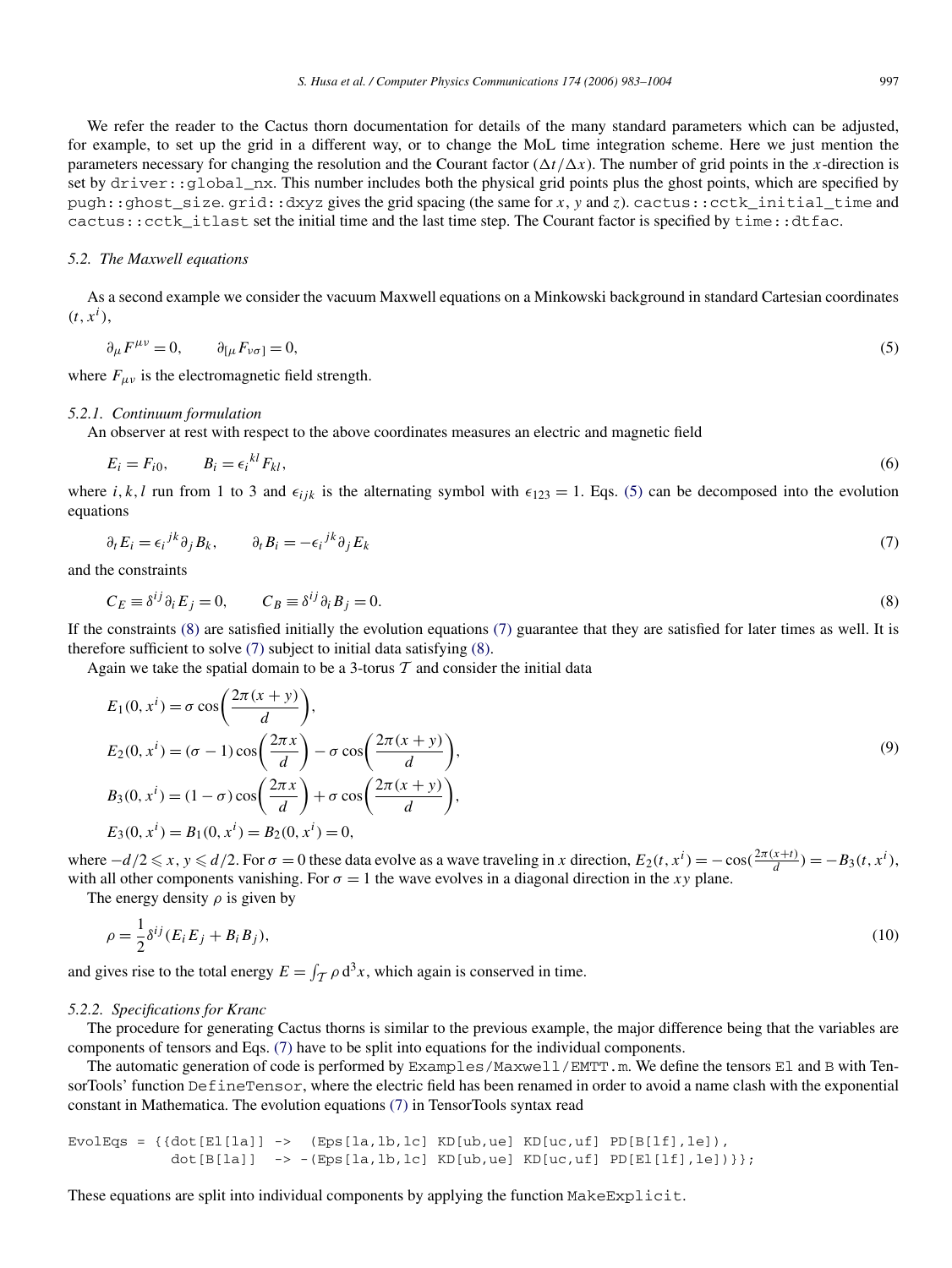<span id="page-15-0"></span>As before, we generate a base thorn, a MoL thorn, a setter thorn for the initial data and an evaluator thorn for evaluating the constraints and energy density.

The evolution variables are the electric and magnetic field

EMvars = {{"El", {El1, El2, El3}}, {"B", {B1, B2, B3}}};

As before, we do not introduce any primitives. The parameter sigma entering the initial data [\(9\)](#page-14-0) only has to be known by the setter thorn. It is therefore given as the named argument RealParameters to the function CreateSetterThorn.

We define two groups of variables to be set by the evaluator thorn

```
EvaluationGroups = {{"Constraints", {CEl, CB}},
                    {"endens", {rho}}};
```
and correspondingly two calculations that are responsible for evaluating the constraints and the energy density.

## *5.3. The Einstein equations in ADM form*

As a last example we consider the Einstein equations in ADM form, which provide a non-trivial example that illustrates the advantages of automatic code generation. A mere 200 lines of Mathematica input is needed to generate a whole evolution code including the evaluation of the constraints. Compared to the previous example, we make use of more features of TensorTools, for example defining a covariant derivative and dealing with tensors with symmetries. The code generation part illustrates the concept of primitive grid functions and the possibility of generating two different setter thorns to compute the same quantity in different ways. Further, it explains how grid functions are computed that depend on derivatives of other grid functions.

#### *5.3.1. Continuum formulation*

We decompose the four-dimensional vacuum Einstein equations  $G_{\mu\nu} = 0$  into a set of evolution equations and constraints corresponding to the standard ADM formulation given by York [\[24\].](#page-21-0) We will not touch upon issues of well-posedness, as these are irrelevant for our current purpose. Space–time is foliated by a family of spacelike hypersurfaces  $\Sigma_t$ , labeled by a parameter *t*. Introducing coordinates  $(t, x^i)$  adapted to this foliation, the four-dimensional metric can be written as

$$
ds^{2} = -(\alpha^{2} - \beta_{i}\beta^{i})dt^{2} - 2\beta_{i}dt dx^{i} + h_{ij}dx^{i}dx^{j},
$$
\n(11)

where  $h_{ij}$  is the induced metric on  $\Sigma_t$ ,  $\alpha$  is the lapse function and  $\beta^i$  the shift vector and where we set  $\beta_i = h_{ij}\beta^j$ . Lapse and shift describe the components of the time flow  $\partial_t$  orthogonal and parallel to the hypersurface  $\Sigma_t$ ,  $\partial_t = \alpha n + \beta^i \partial_i$ . The rate of change of the induced metric  $h_{ij}$  along the normal direction *n* defines the extrinsic curvature  $K_{ij} = \frac{1}{2} \mathcal{L}_n h_{ij}$ .

Projections of the vacuum Einstein equations in the form <sup>(4)</sup>  $R_{\mu\nu} = 0$  into the hypersurface  $\Sigma_t$ , together with the definition of the extrinsic curvature, yield evolution equations for  $h_{ij}$  and  $K_{ij}$ ,

$$
\partial_t h_{ij} = \mathcal{L}_{\beta} h_{ij} + 2\alpha K_{ij},\tag{12}
$$

$$
\partial_t K_{ij} = \mathcal{L}_{\beta} K_{ij} + D_i D_j \alpha + 2\alpha h^{lm} K_{lj} K_{mi} - \alpha K K_{ij} - \alpha R_{ij}.
$$
\n
$$
(13)
$$

Projection of  $G_{\mu\nu} = 0$  in the orthogonal direction yields the Hamiltonian and momentum constraints,

$$
C_H \equiv R - h^{lm} h^{pq} K_{lp} K_{mq} + K^2 = 0,
$$
  
\n
$$
C_{Mi} \equiv h^{lm} D_l K_{im} - D_i K = 0.
$$
\n(14)

 $\mathcal{L}_{\beta}$  denotes the Lie derivative in the direction of the shift vector  $\beta^i$  and  $D_i$  is the covariant derivative compatible with the 3-metric *h*<sub>ij</sub>. The three-dimensional scalar curvature *R*, Christoffel symbols  $\gamma^{i}{}_{jk}$  and the trace of the extrinsic curvature *K* have been introduced as abbreviations,

$$
K = h^{ij} K_{ij},
$$
  
\n
$$
\gamma^{i}{}_{jk} = h^{il} (\partial_{k} h_{lj} + \partial_{j} h_{kl} - \partial_{l} h_{jk})/2,
$$
  
\n
$$
R = h^{ij} R_{ij}.
$$
\n(15)

Again the constraints (14) are propagated by the evolution equations (12) and it is sufficient to evolve freely (i.e. without imposing the constraints at each time step) initial data satisfying (12).

We express the Ricci tensor  $R_{ij}$  in two ways, one involving second derivatives of the metric

$$
R_{ij} = h^{lm}(-\partial_i \partial_j h_{lm} + \partial_j \partial_m h_{li} + \partial_i \partial_l h_{mj} - \partial_l \partial_m h_{ij})/2 + h_{lm}h^{pq}(\gamma_{mi}^l \gamma_{qj}^p - \gamma_{ij}^l \gamma_{mq}^p),\tag{16}
$$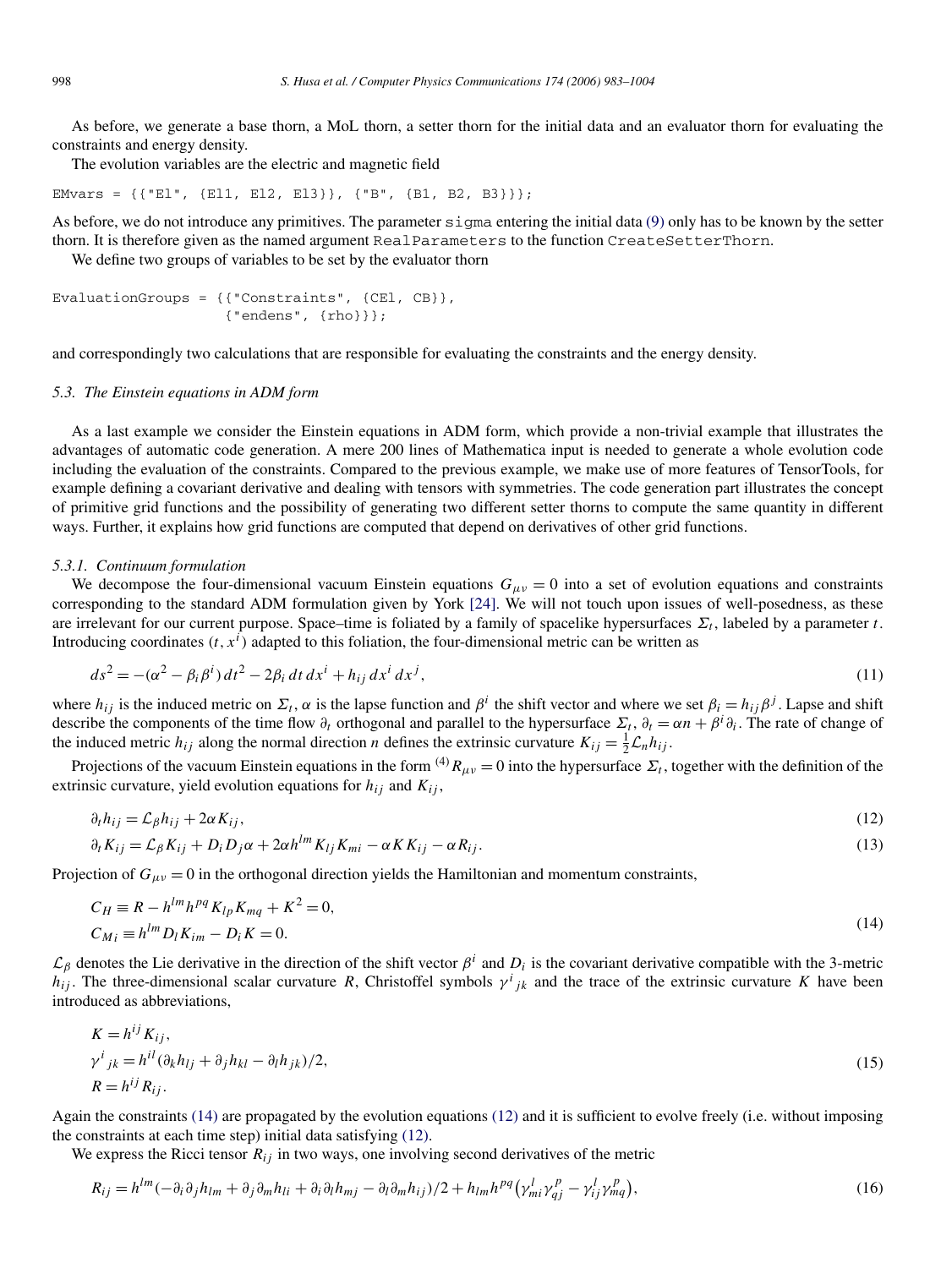<span id="page-16-0"></span>and the other is the standard representation in terms of Christoffel symbols

$$
R_{ij} = \partial_p \gamma_{ij}^p - \partial_j \gamma_{pi}^p + \gamma_{ij}^p \gamma_{pq}^q - \gamma_{qi}^p \gamma_{pj}^q. \tag{17}
$$

Note that Eqs. [\(16\) and \(17\)](#page-15-0) lead to different stencil sizes when discretized, which might change the behavior of the numerical evolution code.

For our choice of gauge, initial data and boundary conditions, we follow the "gauge wave testbed" described in [\[25\].](#page-21-0) The spatial domain is again taken to be a 3-torus  $T$  and initial data are given by

$$
h_{11}(0, x^{i}) = 1 - A \sin\left(\frac{2\pi x}{d}\right),
$$
  

$$
K_{11}(0, x^{i}) = \frac{\pi A}{d} \frac{\cos(\frac{2\pi x}{d})}{\sqrt{1 - A \sin(\frac{2\pi x}{d})}}
$$
 (18)

with all other components of the extrinsic curvature and all off-diagonal 3-metric components vanishing initially. The remaining diagonal metric components are 1 initially. *A* is a constant amplitude and *d* again denotes the range of the coordinate *x*. The shift *β*<sup>*i*</sup> is set to zero and the lapse *α* is given by the square root of the determinant of the 3-metric  $α = \sqrt{\det h}$ .

The analytical solution to this initial value problem is a pure gauge wave traveling in the *x* direction at the speed of light,  $h_{11}(t, x^i) = h_{11}(x - t)$ ,  $K_{11}(t, x^i) = K_{11}(x - t)$ , where all other evolution variables maintain their initial values.

## *5.3.2. Specifications for Kranc*

The conversion of tensorial equations to equations for individual components using the package TensorTools clearly is more involved than in the previous examples. We start by defining the tensors appearing in Eqs.  $(12)$ – $(15)$ 

Map[DefineTensor,{h, hInv, K, beta, Ricci, gamma, CM}]

The inverse metric  $h^{ij}$  has been renamed to hInv as it is going to be a shorthand computed from the metric  $h_{ij}$ . Ricci and gamma denote the Ricci tensor and the Christoffel symbols respectively, and beta is the shift.

Note that since the tensors  $h_{ij}$  and  $K_{ij}$  are symmetric, we only evolve a subset of linearly independent components. To this effect, before applying MakeExplicit to expressions involving symmetric tensors, the symmetries are registered. Note that, in conformance with the conventions of MathTensor, in our example covariant and contravariant indices are treated differently with respect to the ordering of coordinate indices. The "12" component of a covariant symmetric 2-tensor automatically is converted to the "21" component, whereas for contravariant symmetric tensors the index ordering is the opposite. The corresponding commands for symmetric (co/contravariant) tensors are AssertSymmetricDecreasing and AssertSymmetricIncreasing,

```
AssertSymmetricIncreasing[hInv[ua,ub]];
Map[AssertSymmetricDecreasing, {h[la,lb], K[la,lb], Ricci[la,lb]}];
AssertSymmetricDecreasing[gamma[ua, lb, lc], lb, lc];
```
The symmetry handling in TensorTools is rudimentary, and currently only supports symmetries for pairs of indices in any particular tensor. When applying MakeExplicit to one of the above tensors all components are kept thus resulting in a list with duplicate entries. These have to be removed by a user defined function which is called MakeExplicitSet here.

To complete the description of the geometric structure for TensorTools the covariant derivative together with the corresponding Christoffel symbol is defined,

```
DefineConnection[CD, gamma];
```
Computing the determinant of the spatial metric *h* by the Mathematica component expression hDet = Det[MatrixOfComponents[h[la,lb]]] the inverse metric is given by a series of shorthands

```
deth -> hDet,
invdeth -> 1 / deth,
hInv[ua,ub] -> invdeth hDet MatrixInverse[h[ua,ub]]
```
Here, deth is computed as a shorthand at run time to avoid it being calculated for each component of hInv[ua,ub]. hDet  $MatrixInverse[h[ua,ub]]$  is the component inverse of h with the common determinant factor cancelled.

The quantities appearing in Eqs. [\(12\) and \(14\)](#page-15-0) split in the following way into evolution variables, primitives and shorthands: Evolution variables are the 3-metric and the extrinsic curvature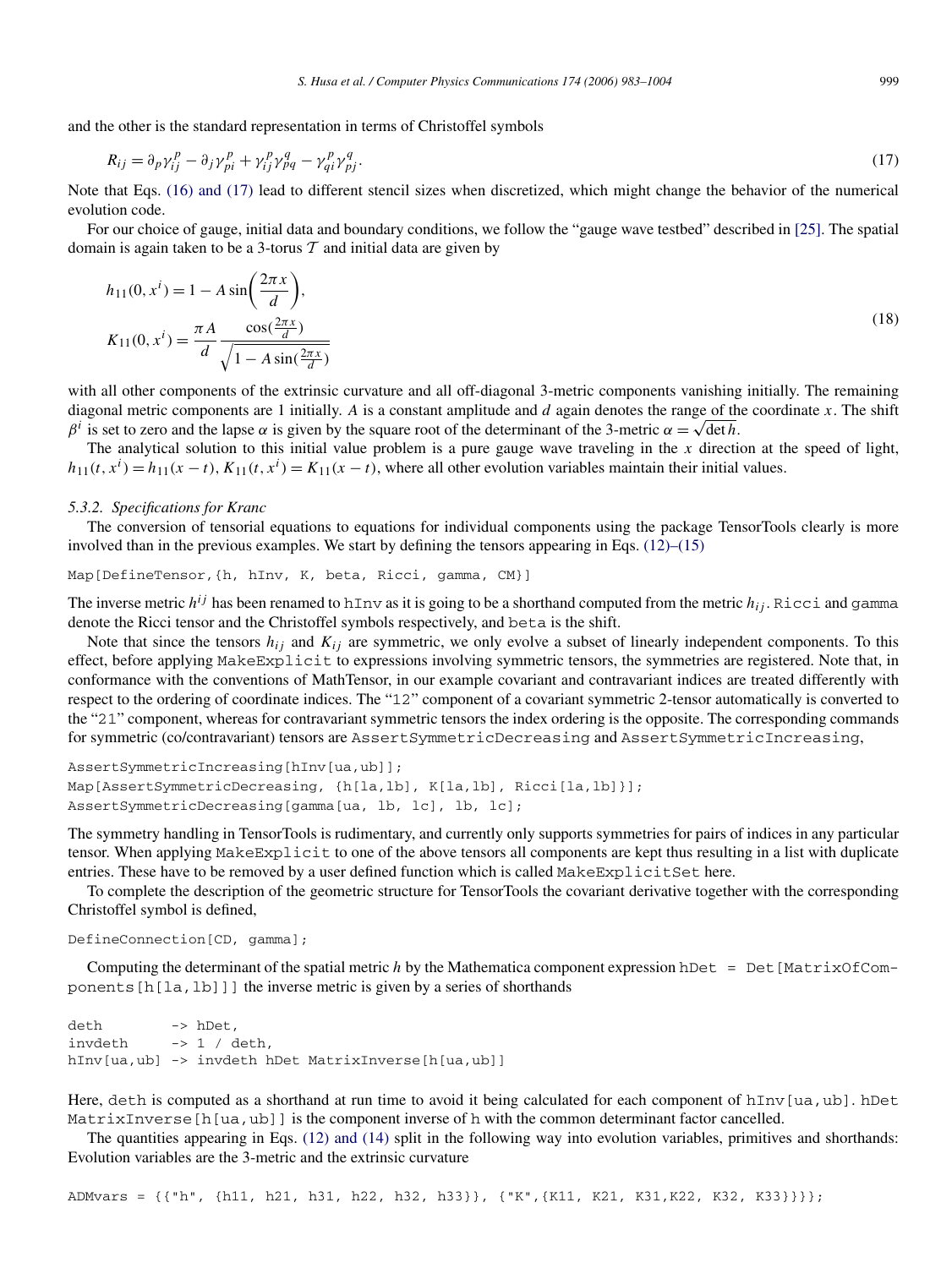All other quantities appearing in [\(12\) and \(14\)](#page-15-0) have to be either primitive grid functions, which are set in a setter thorn, or shorthands defined inside the loop in which they are used. The decision about which quantities are primitives is based on the following considerations. Quantities that appear in differentiated form in the evolution equations, e.g., lapse and shift, have to be grid functions. Quantities which can be computed in various different ways, e.g., the Ricci tensor, can be set in different setter thorns which then can be compiled into the same executable, where one of them is "activated" at run time. Quantities that are needed for both the evolution equations and the constraints, e.g., the Christoffel symbols, can be set in a setter thorn in order to reduce computational costs. Furthermore all quantities whose output is required, e.g., the trace of the extrinsic curvature as specified in the tests in [\[25\],](#page-21-0) have to be grid functions. All of these quantities should be declared as primitives. The complete list of primitives for our example therefore is

```
ADMprimitives = \{ {^\nightharpoonup} \} \{ \verb!alpha!}, \{ \verb!beta!}, \{ \verb!beta!}, \ldots \}, \{ \verb!ricci!, \{ \verb!Ricci1!, \ldots!} \}{ "gamma", {gamma11, ...}}, {{ "trK", {trK}}}
```
The scalar curvature is computed as a shorthand from the Ricci tensor.

Eqs.  $(12)$ – $(17)$  in MathTensor syntax are read from the file ADMEqs.m and expanded into components with MakeExplicit. In order to increase performance once the functionality of TensorTools is not needed anymore we switch off the special treatment of products by setting

SetEnhancedTimes[False]

As a last preparational step we define the components of the inverse metric and the lapse in a CollectList which is going to be used to simplify the equations at the level of components, essentially by applying the Mathematica function Collect [rhs, CollectList, Simplify] to the right-hand sides of assignments.

The generation of the base thorn, the MoL thorn, the various setter thorns and the evaluator thorn run along the same lines as in the previous examples with the following additional features. All primitive grid functions have to be set at every time step, so the argument SetTime for all setter thorns therefore has to be "initial\_and\_poststep".

The Ricci tensor in the form Eq. [\(17\)](#page-16-0) requires taking derivatives of the Christoffel symbols, which therefore have to be known on the whole grid before the Ricci tensor is computed. This is done in the code by using two loops, where the first loop is used to compute the Christoffel symbols. At the end of the loop the grid functions that store the Christoffel symbols are synchronized such that the ghost zones are filled in with data from the opposite side of the grid. The Ricci tensor can then be computed in the second loop. In order to generate two separate loops, the calculation passed as an argument to the function CreateSetterThorn has to specify the equations in two separate (sub)lists, i.e.

Equations -> {Join[InvMetricEqs, ChristoffelEqs], RicciStandardEqs};

Another major difference to the previous examples is the way the initial data is set. We use the existing thorn Exact in the arrangement AEIThorns to compute the metric and extrinsic curvature as given in Eq. [\(18\).](#page-16-0) The only thing left to do is to convert the initial data from the variables used by the Exact thorn,  $\{gxx, \ldots, kxx, \ldots\}$ , defined by the CactusEinstein arrangement, to our evolution variables and correct for different sign conventions in the definition of the extrinsic curvature, i.e. h11  $=$   $gxx$ , ..., K11  $=$   $=$   $kxx$ , .... This is done in the Translator thorn, which implements functions to translate either way: from the CactusEinstein variables to the evolution variables at the POSTINITIAL Cactus time bin, and from the evolution variables to the CactusEinstein variables after every time step. The latter translation is performed to allow use of existing analysis tools, e.g., in CactusEinstein. The translator functions are defined by the Kranc calculations TranslatorInCalculation and TranslatorOutCalculation, respectively.

The thorn list is generated as in the other examples. This time, however, it has to be supplemented by the thorns CactusEinstein/ADMCoupling, AEIThorns/Exact, CactusEinstein/CoordGauge and CactusEinstein/Static-Conformal which are needed by the Exact thorn to set up the initial data Eqs. [\(18\).](#page-16-0)

All the thorns contained in the thorn list—including both Setter thorns for the Ricci tensor—are compiled into one executable. The parameter file specifies the way the Ricci tensor is computed by activating the relevant thorn. The specification of the parameters determining the initial data can be found in the documentation of the thorn AEIThorns/Exact.

#### *5.3.3. Performance*

We include some timing results for simulations to demonstrate that our computer-generated code can achieve a performance that is comparable to carefully optimized handwritten code, which again is based on the Cactus computational toolkit. We do not attempt a systematic study of performance issues, and restrict ourselves to a single example based on the "gauge wave" data as defined in Eq. [\(18\).](#page-16-0) Our test run is a 3D version of the gauge wave spacetime defined with a grid size of  $50<sup>3</sup>$  (plus one ghost zone); we evolve for 100 time steps. In our experience, such simple tests already give a reasonable estimate on the efficiency of a finite difference evolution code which is based on the method of lines as implemented within the Cactus framework. A detailed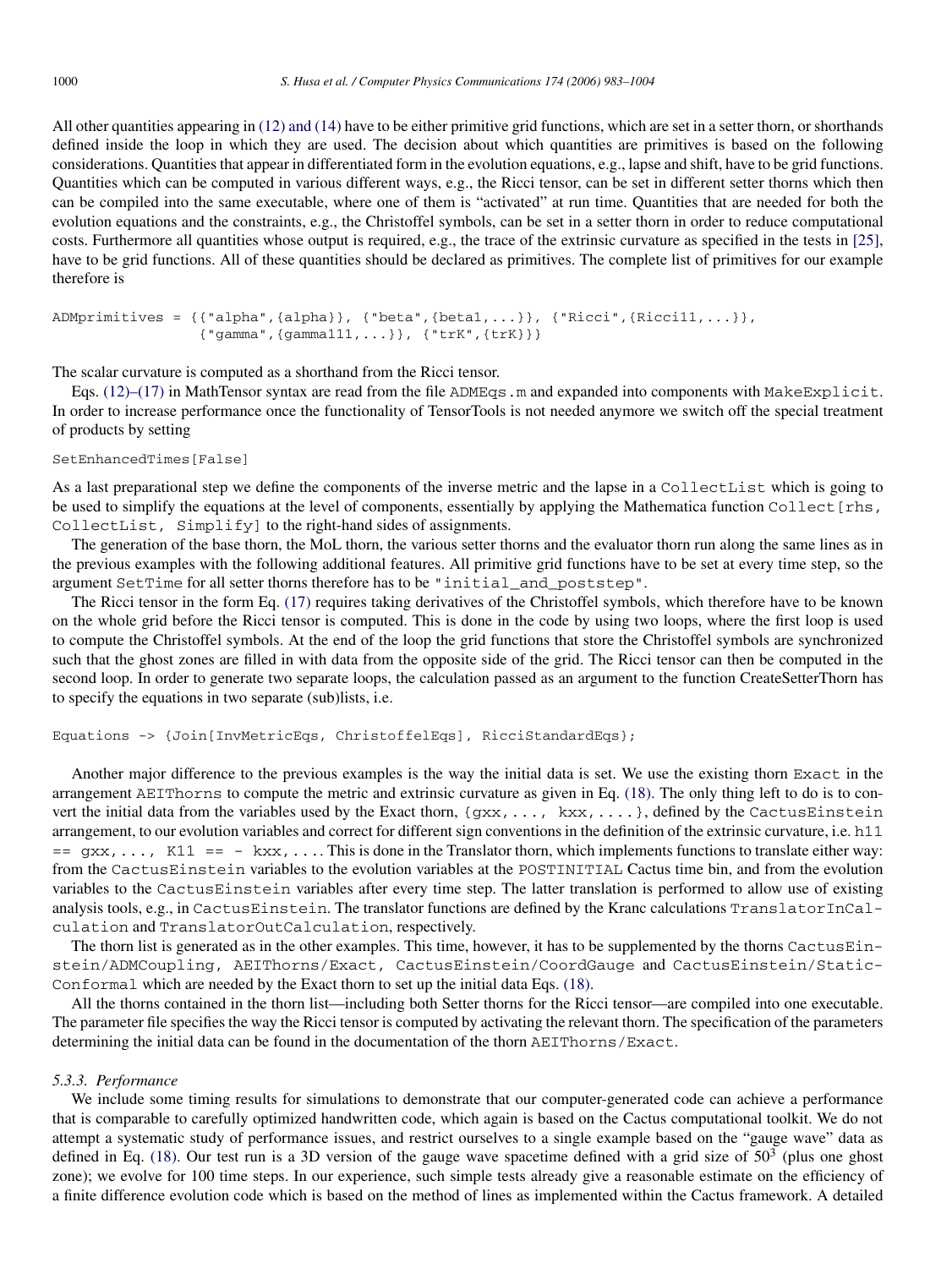#### <span id="page-18-0"></span>Table 1

Timing results from a Dell D600 Laptop running Redhat Linux 9.0, with a 1.6 GHz Intel Pentium M CPU and 1 GB of RAM, comparing results obtained with the Intel 8 compilers vs. a combination of Pacific Sierra VAST F90 and gcc 3.2.2 compilers. Optimization options for the Intel compilers are  $-03$   $-xN$   $-ip$ , and  $-03$  for VAST and gcc

| Code version                        | Compile time | User runtime | Cactus timing |
|-------------------------------------|--------------|--------------|---------------|
| CactusEinstein ADM, Intel 8         | 184          | 145.2        | 145.6         |
| Cactus Einstein ADM, VAST f90 & gcc | 154          | 155.0        | 155.2         |
| Kranc ADM, C, Intel 8               | 119          | 154.9        | 155.4         |
| Kranc ADM, C, VAST f90 & gcc        | 89           | 166.8        | 167.4         |
| Kranc ADM, F90, Intel 8             | 129          | 159.7        | 159.5         |
| Kranc ADM, F90, VAST f90 & gcc      | 92           | 168.3        | 168.8         |

Table 2

Timing results from a Dell Precision 450 workstation running Redhat Linux 7.2, with a 1.7 GHz Intel Pentium Xeon CPU and 1 GB of RAM, binaries have been built with the Intel 7.1 compilers with optimization options  $-03 -xW -ip$ 

| Code version                  | Compile time | User runtime | Cactus timing |
|-------------------------------|--------------|--------------|---------------|
| CactusEinstein ADM, Intel 7.1 | 303          | 188.1        | 189.5         |
| Kranc ADM, C, Intel 7.1       | 186          | 131.3        | 131.1         |
| Kranc ADM, F90, Intel 7.1     | 194          | 115.3        | 115.7         |

performance analysis, which takes into account various effects of memory handling and parallelization would go beyond the scope of this article, and work on optimizing codes within the Kranc approach will be reported elsewhere.

We compare the performance of the ADM code presented above to a code that has been developed as a production code by the AEI astrophysical numerical relativity group. This code is publicly available from the Cactus CVS server as the CactusEinstein arrangement [\[26\].](#page-21-0) The Kranc and CactusEinstein ADM codes use the same numerical methods (3 step Iterative Crank–Nicolson and second order centred spatial finite differencing). As a physics production code, CactusEinstein ADM is significantly more complex, but the evolution algorithm is essentially equivalent. The numbers given below should only be taken as a rough guide. In contrast to Kranc ADM, which uses computer generated code and a generic infrastructure for spatial differencing and time evolution, CactusEinstein ADM is hand coded and does not support general numerical schemes (although different time update schemes have been implemented as well).

In Tables 1 and 2, *compile time* and *user runtime* have been timed with Linux's time utility and show the total number of CPUseconds that the process spent in user mode. The results of the *cactus timing* column have been obtained with the internal timing infrastructure of Cactus.

Tests have been performed on two machines, a Dell D600 Laptop running Redhat Linux 9.0, with a 1.6 GHz Intel Pentium M CPU and 1 GB of RAM; and a Dell precision 450 workstation running Redhat Linux 7.2, with a dual Intel Pentium Xeon CPU running at 1.7 GHz and again 1 GB of RAM. All runs have been performed as single processor runs.

Note that with the exception of the result for CactusEinstein ADM compiled with Intel 7.1, the Kranc generated code is around 6–10% slower. Possible explanations are that the CactusEinstein ADM code partially uses Fortran 90 array language which allows further optimizations (e.g. the vectorization feature of the Intel compiler), and the scheme for synchronizing grid functions within Kranc is not yet optimal (synchronizing is not necessary if no derivatives appear in assignments, as the ghost zones can be updated locally). We speculate that the CactusEinstein result for the Intel 7.1 compiler might be caused by the compiler reaching internal limits and giving up on certain kinds of optimization.

#### **Acknowledgements**

The authors thank the members of the AEI numerical relativity group and the Cactus developers for helpful discussions, in particular D. Pollney and I. Hawke for many stimulating discussions, I. Hawke for helping with MoL, E. Schnetter for resolving subtleties with preprocessing and compiling Kranc-generated code, J. Thornburg for careful reading of an earlier version of the manuscript, and K. Roszkowski and N. Dorband for feedback about using Kranc. I. Hinder thanks AEI for hospitality.

#### **Appendix A. Data structure specifications**

Here we describe in detail the data structures which are used when calling the KrancThorns functions.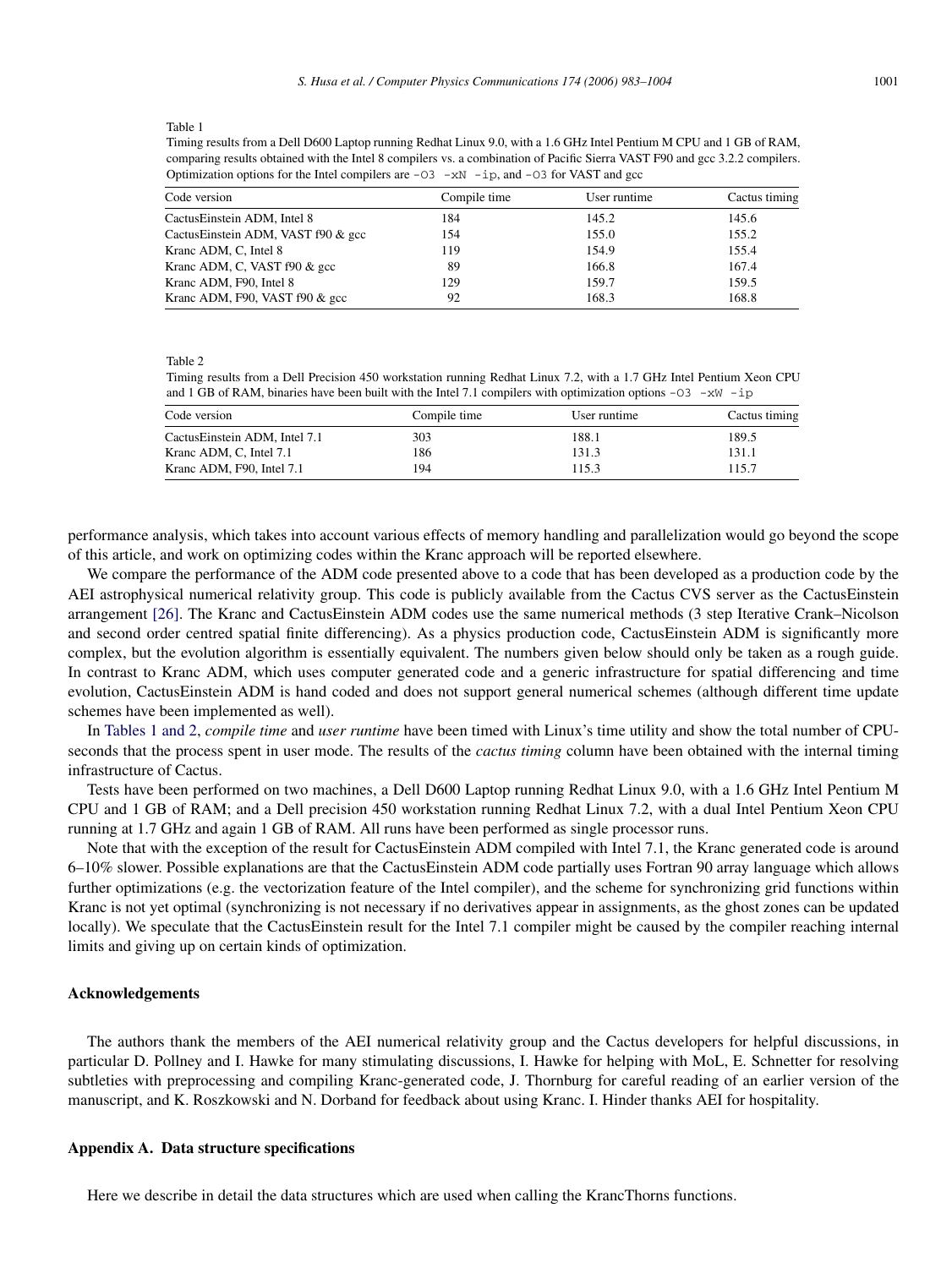## <span id="page-19-0"></span>*A.1. Calculation*

| Key                   | <b>Type</b>     | <b>Description</b>                                                                                                                                          |
|-----------------------|-----------------|-------------------------------------------------------------------------------------------------------------------------------------------------------------|
| Equations             | list of lists   | $\{\text{loop1}, \text{loop2}\}$ —Each loop is a list of rules of the form variable $\rightarrow$ expression where variable is to be set from<br>expression |
| Shorthands (optional) | list of symbols | Variables which are to be considered as 'shorthands' for the purposes of this calculation                                                                   |
| Name (optional)       | string          | A name for the calculation                                                                                                                                  |
| Before (optional)     | list of strings | Function names before which the calculation should be scheduled                                                                                             |
| After (optional)      | list of strings | Function names after which the calculation should be scheduled                                                                                              |

## *A.2. GroupCalculation*

A GroupCalculation structure is a list of two elements; the first is the name (a string) of a Cactus group and the second is the Calculation to update the variables in that group.

#### *A.3. GroupDefinition*

A GroupDefinition structure is a list of two elements. The first is the name (string) of a Cactus group and the second is the list of variables (symbols) belonging to that group. The group name can be prefixed with the name of the Cactus implementation that provides the group followed by two colons (e.g. "ADMBase::metric"). If this is not done, then the KrancThorns functions will attempt to guess the implementation name, usually using the name of the thorn being created.

## **Appendix B. KrancThorns function reference**

Here we document the arguments which can be specified for the functions CreateBaseThorn, CreateMoLThorn, CreateSetterThorn, CreateTranslatorThorn and CreateEvaluatorThorn.

Note that we use Mathematica syntax for function-specific section headers. Underscores denote function arguments, and Opt-Arguments stands for optional arguments, also referred to as named arguments below. These are given in the form myFunction[..., argumentName -> argumentValue].

#### *B.1. Common named arguments*

The following named arguments can be used in any of the Create\*Thorn functions:

| Argument                     | Type            | <b>Description</b>                                                                                                              | <b>Default</b>            |
|------------------------------|-----------------|---------------------------------------------------------------------------------------------------------------------------------|---------------------------|
| SystemName                   | string          | A name for the evolution system implemented by this arrangement. This will be used<br>for the name of the arrangement directory | "MyPDESystem"             |
| <b>SystemParentDirectory</b> | string          | The directory in which to create the arrangement directory                                                                      | 66, 99                    |
| ThornName                    | string          | The name to give this thorn                                                                                                     | $SystemName + thorn type$ |
| Implementation               | string          | The name of the Cactus implementation that this thorn defines                                                                   | ThornName                 |
| SystemDescription            | string          | A short description of the system implemented by this arrangement                                                               | SystemName                |
| InheritedImplementations     | list of strings | A list of implementations to inherit from                                                                                       |                           |
| DeBug                        | Boolean         | Whether or not to print debugging information during thorn generation                                                           | False                     |

#### *B.2. Arguments relating to parameters*

The following table describes named arguments that can be specified for any of the thorns except CreateBaseThorn. Create-BaseThorn is special because it can be used to define parameters which are inherited by each thorn in the arrangement, so the arguments it can be given are slightly different.

| Argument                  | Type            | <b>Description</b>                                                  | <b>Default</b> |
|---------------------------|-----------------|---------------------------------------------------------------------|----------------|
| <b>RealBaseParameters</b> | list of strings | Real parameters used in this thorn but defined in the base thorn    | $\{\ \}$       |
| <b>IntBaseParameters</b>  | list of strings | Integer parameters used in this thorn but defined in the base thorn | <b>II</b>      |
| <b>RealParameters</b>     | list of strings | Real parameters defined in this thorn                               |                |
| <b>IntParameters</b>      | list of strings | Integer parameters defined in this thorn                            |                |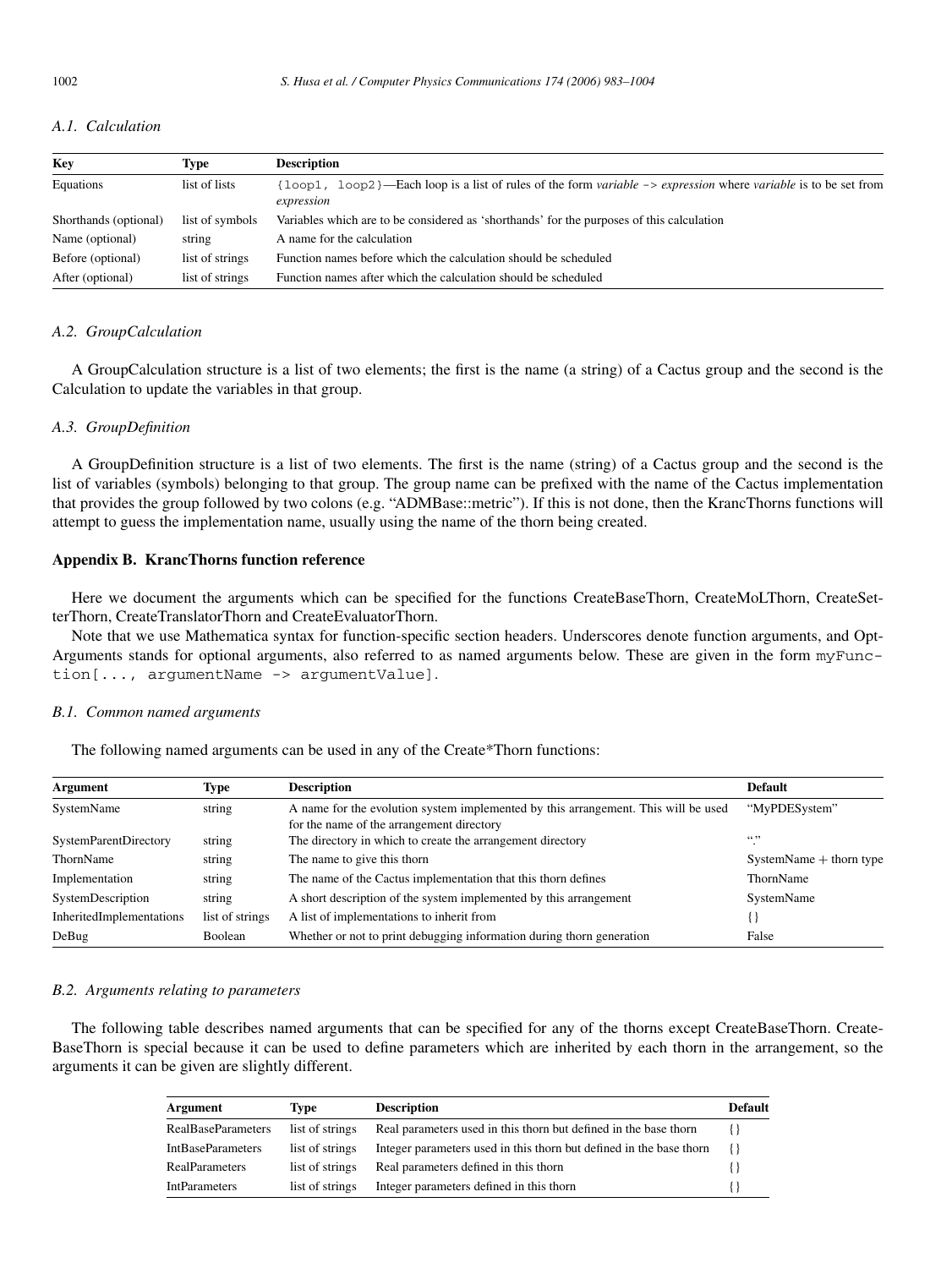# *B.3. CreateBaseThorn[groups\_ , evolvedGroupNames\_ , primitiveGroupNames\_ , OptArguments\_ \_ \_]*

|  | B.3.1. Positional arguments |  |
|--|-----------------------------|--|
|--|-----------------------------|--|

| Argument            | Type                               | <b>Description</b>                                                                                                                                            |
|---------------------|------------------------------------|---------------------------------------------------------------------------------------------------------------------------------------------------------------|
|                     |                                    |                                                                                                                                                               |
| groups              | list of GroupDefinition structures | Definitions of any groups referred to in the other arguments. Can supply extra definitions for other<br>groups which will be safely ignored                   |
| evolvedGroupNames   | list of strings                    | Names of groups containing grid functions which will be evolved by MoL in any of the thorns in the<br>arrangement                                             |
| primitiveGroupNames | list of strings                    | Names of groups containing grid functions which will be referred to during calculation of the MoL<br>right hand sides in any of the thorns in the arrangement |

## *B.3.2. Named arguments*

| Argument                  | Tvpe            | <b>Description</b>                                                                          | <b>Default</b> |
|---------------------------|-----------------|---------------------------------------------------------------------------------------------|----------------|
| <b>RealBaseParameters</b> | list of strings | Real parameters defined in this thorn and inherited by all the thorns in the arrangement    |                |
| <b>IntBaseParameters</b>  | list of strings | Integer parameters defined in this thorn and inherited by all the thorns in the arrangement |                |

## *B.4. CreateEvaluatorThorn[groupCalculations\_ , groups\_ , OptArguments\_ \_ \_]*

## *B.4.1. Positional arguments*

| Argument          | Type                                | <b>Description</b>                                                                                                                          |
|-------------------|-------------------------------------|---------------------------------------------------------------------------------------------------------------------------------------------|
| groupCalculations | list of GroupCalculation structures | The GroupCalculations to evaluate in order to set the variables in each group                                                               |
| groups            | list of GroupDefinition structures  | Definitions for each of the groups referred to in this thorn. Can supply extra definitions for other groups<br>which will be safely ignored |

# *B.5. CreateMoLThorn[calculation\_ , groups\_ , OptArguments\_ \_ \_]*

## *B.5.1. Positional arguments*

| Argument    | <b>Type</b>                        | <b>Description</b>                                                                                                                                                                                                                                                                                            |
|-------------|------------------------------------|---------------------------------------------------------------------------------------------------------------------------------------------------------------------------------------------------------------------------------------------------------------------------------------------------------------|
| calculation | Calculation                        | The calculation for setting the right hand side variables for MoL. The equations should be of the form $\text{dot} [gf]$<br>$\rightarrow$ expression for evolution equations, and <i>shorthand <math>\rightarrow</math> expression</i> for shorthand definitions, which can be<br>freely mixed in to the list |
| groups      | list of GroupDefinition structures | Definitions for each of the groups referred to in this thorn. Can supply extra definitions for other groups which<br>will be safely ignored                                                                                                                                                                   |

## *B.5.2. Named arguments*

| Argument | Lvpe | <b>Description</b>                                                                                                                               | Default |
|----------|------|--------------------------------------------------------------------------------------------------------------------------------------------------|---------|
|          |      | PrimitiveGroups list of strings These are the groups containing the grid functions which are referred to but not evolved by this evolution thorn |         |

## *B.6. CreateSetterThorn[calculation\_ , OptArguments\_ \_ \_]*

## *B.6.1. Positional arguments*

| Argument    | Type                               | <b>Description</b>                                                                                                                          |
|-------------|------------------------------------|---------------------------------------------------------------------------------------------------------------------------------------------|
| calculation | Calculation                        | The calculation to be performed                                                                                                             |
| groups      | list of GroupDefinition structures | Definitions for each of the groups referred to in this thorn. Can supply extra definitions for other groups which<br>will be safely ignored |

## *B.6.2. Named arguments*

| Argument | <b>Type Description</b>                                                             | <b>Default</b>         |
|----------|-------------------------------------------------------------------------------------|------------------------|
|          | SetTime (optional) string "initial_and_poststep", "initial_only" or "poststep_only" | "initial_and_poststep" |